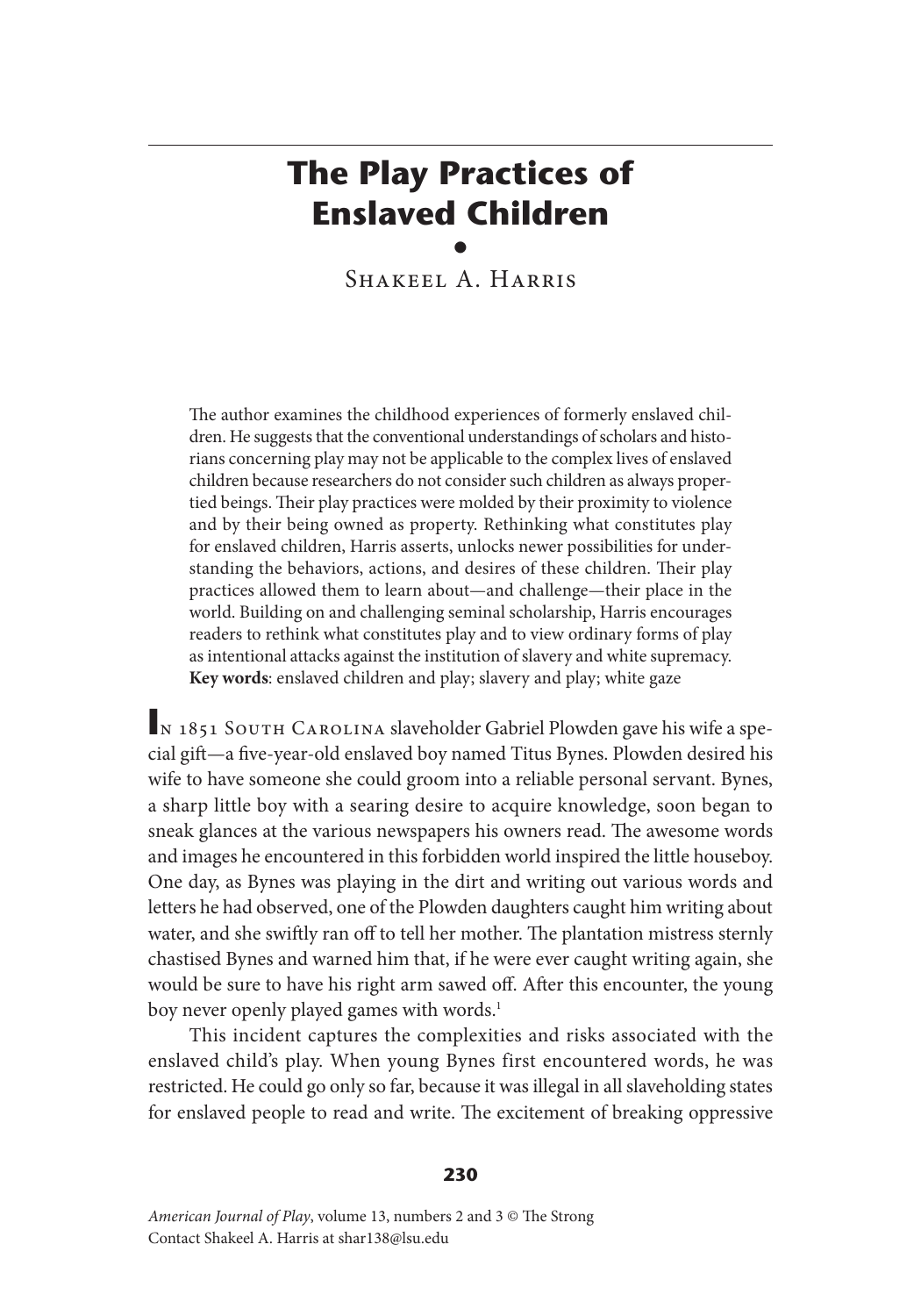rules and the internal desire to learn spurred Byne's disobedience and metamorphosed into a playful game with an important lesson: Byne would never play with words in front of his owners again.

Before continuing, let me clarify my definition of play. I define enslaved child's play as any bodily action, gesture, or decision enacted by the enslaved child with the intent of generating behavioral, social, intellectual, or physical rewards. Historian Howard Chudacoff 's definition of play as an array of "amusing activities that have behavioral, social, intellectual, and physical rewards" offers a helpful starting point, but I hope to extend his definition beyond the realm of the amusing.2 Here, I incorporate the work of play scholar Thomas Henricks. His seminal essay, "Play as Self-Realization: Toward a General Theory of Play," provides a tenable framework for rethinking the boundaries of play. Henricks suggests that all forms of play are "project[s] of self-realization."3 When players engage in play, they do so to "acquaint themselves with the character of the world in which they operate and to evaluate the personal standings they can achieve within that world."4 When enslaved children engaged in play through more recognizable modes of games and leisure activities or less relaxed social interactions with white owners and civilians, these children were gauging their potential and capabilities as slaves. They learned what was acceptable, inappropriate, prohibited, and dangerous to their persons as Black enslaved beings. The actions, gestures, and decisions of enslaved children, ranging from the leisurely and recreational to the required, therefore, aided their navigation through life as property while simultaneously allowing them to critique their chattel status and create new possibilities of existence. Enslaved children's daily experiences constituted various modes of play in and of themselves. To be sure, these young people played in the conventional sense. They ran, fought, raced, and chased each other as well as some of their white counterparts, but, even then, they always hoped for some sort of reward or benefit. When the play practices of enslaved children threatened the authority of their masters—and, thereby, the authority of the planter class—the system often responded against the enslaved with violence. Notwithstanding this looming threat of violence and displacement, enslaved children continued to play.

## **Rethinking Play**

To relate better to the life experiences of enslaved children, I find it helpful to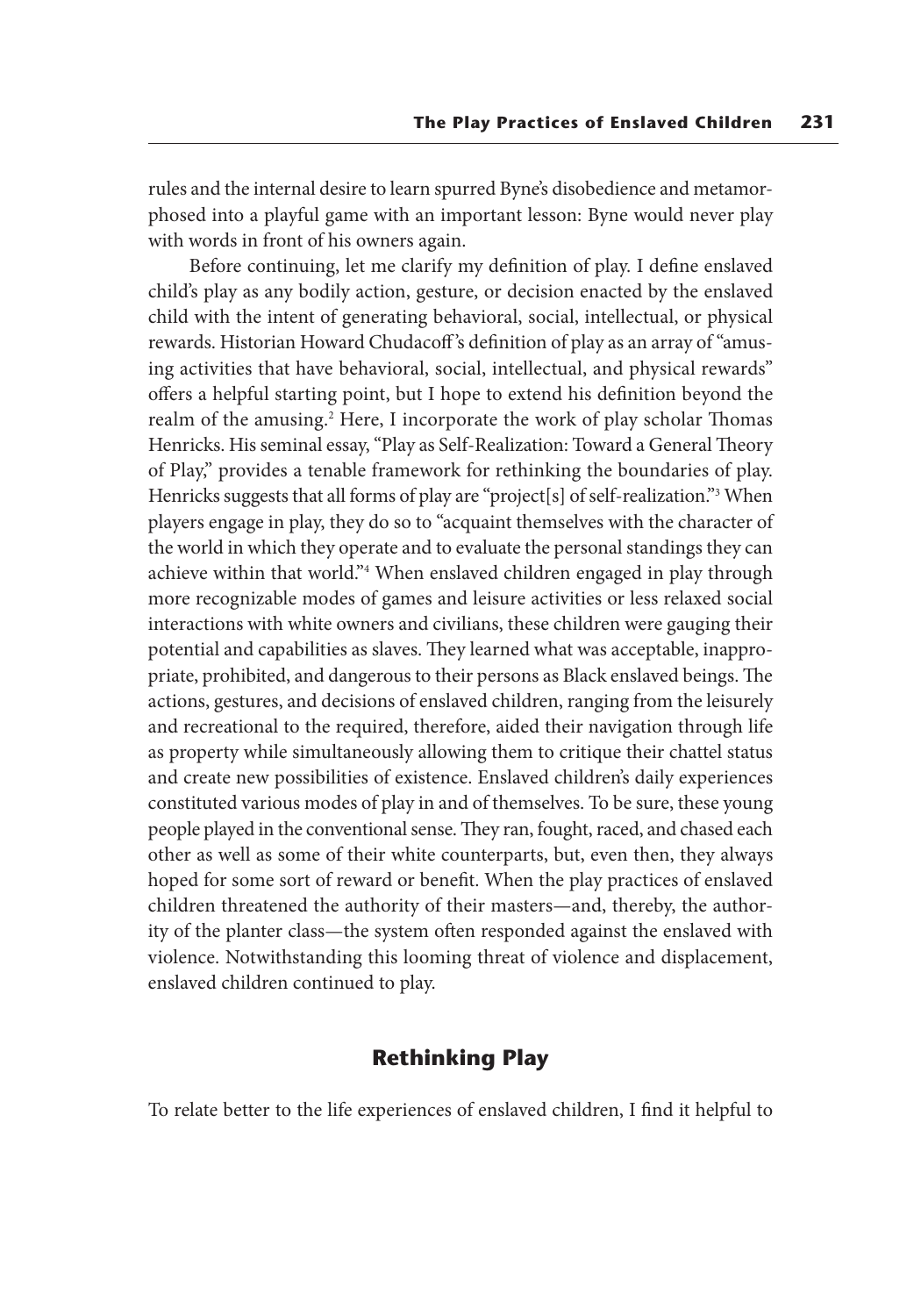establish a broader, more unconventional concept of play, one that surpasses the enjoyable and pleasurable and takes into consideration the human desire for self-preservation and the reality of slave life as unpredictable and invasive. Sociologist Orlando Patterson has argued that enslaved people of all ages were "socially dead" and that this social death constituted being "alienated from all 'rights' or claims of births."5 The children of slavery were birthed into a system of alienation and obligation. Due to social, cultural, and legal measures, slaveholders wielded authority "derived from [their] control over symbolic instruments, which effectively persuaded both slaves and others that the master was the only mediator between the living community to which [the slave owners] belonged" and their socially dead slaves.<sup>6</sup> Enslaved American children came of age in a world in which their greatest purpose was to satisfy the will of those who owned them. Enslaved children's quest for self-development was buffeted by their limited legal and social mobility. The enslaved could not legally read, write, or travel freely without the consent of white masters. When Black people (free or enslaved) traveled, if patrollers found them without an authorized travel pass, they would often be punished.

Nevertheless, enslaved children contested their social and legal status by challenging and critiquing their slave status through a variety of games. Enslaved child's play amounted to more than pleasurable or recreational games. Without question, enslaved child's play did include moments of leisure, and I discuss some of the conventional game experiences of enslaved children. Notwithstanding this reality, I encourage a rethinking of what constitutes play and gaming. Many of the daily activities of enslaved children (staying out of trouble, getting into trouble, performing menial tasks) can be read as gaming opportunities the enslaved used to grapple with their slave status and sought to receive some sort of reward because of their behavior. When Titus Bynes leisurely wrote in the dirt, he participated in a game that levied a negative reward—the threat of dismemberment. Writing words on the ground in a society where writing words could get you cut (or killed) constituted a rebellious game.

Building on this concept, I use the life experiences of enslaved children to argue that the play practices of these youngsters ranged from leisurely games with white children and fellow slaves to spontaneous (or coerced) performances at the behest of their owners and other whites. For enslaved children, performing mundane tasks and appeasing white masters, drivers, overseers, and civilians became a game.

Anthropologists John Roberts, Malcolm Arth, and Robert Bush have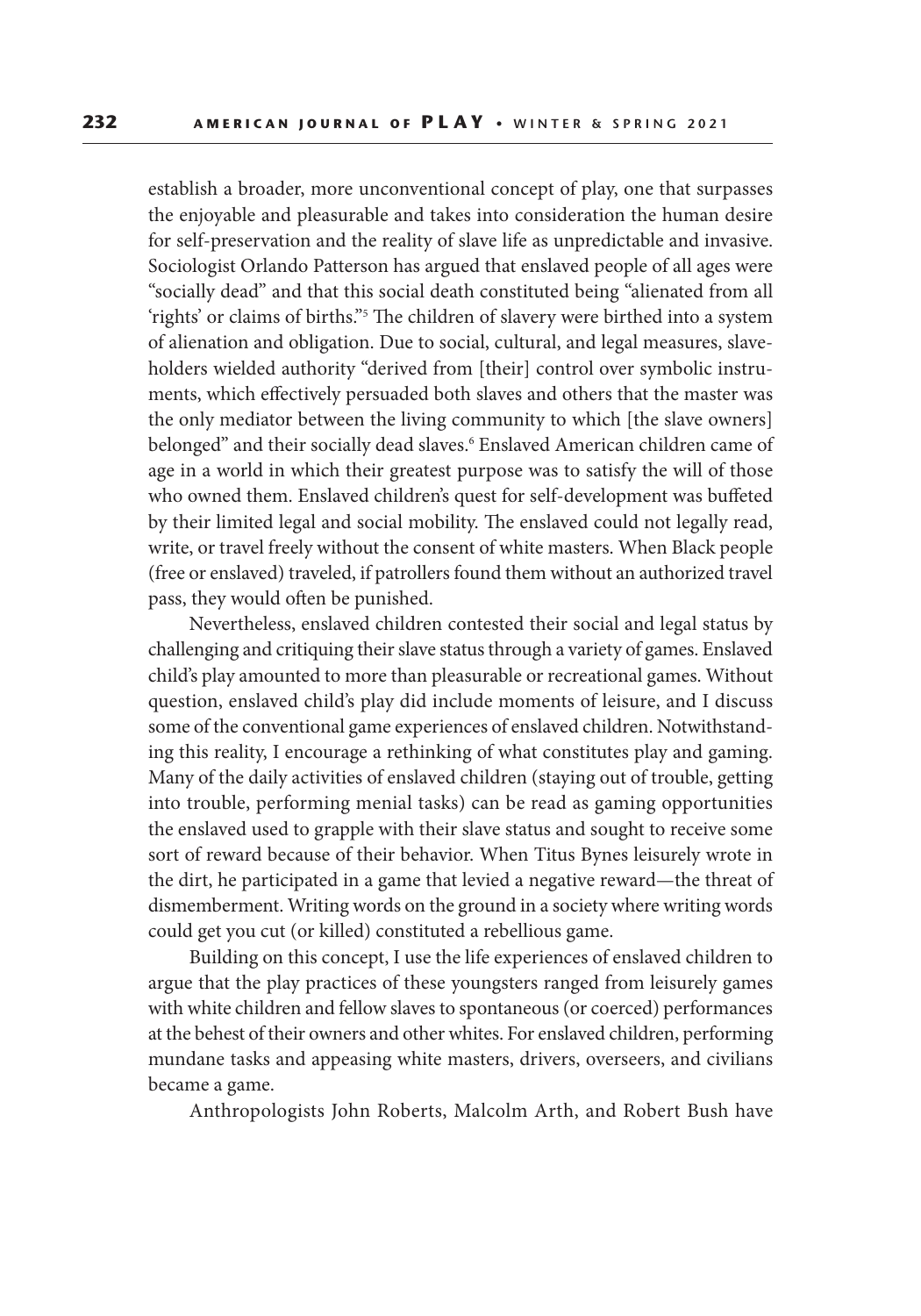classified games into three broad categories: games of physical skill, strategy, and chance.7 Games of physical skill required some sort of standout competency within the physical body. Games of strategy necessitated the successful execution of a plan regardless of physical skill. And games of chance occurred in instances where the physical and the strategic had no bearing on the game's outcome. This performance may not have always brought pleasure to the enslaved, but it did lessen the possibility of bodily harm and white ridicule. The reward for carrying out the master's desires could equate to a decreased threat of physical harm, a greater assurance of family members not being sold off (or that they would be sold off together), and even small gifts that enslaved children self-appraised with value and meaning. This is not to say that every moment of an enslaved child's play was dedicated to the master's happiness. On the contrary, much scholarship highlights how the enslaved contested slavery.8 I view the very act of enslaved humans finding personal joy and fulfillment in whatever space, place, or moment they occupy to be the ultimate critique against the institution of slavery.

Now, let the games begin.

## **Enslaved Child's Play**

Enslaved children who grew up living under their master's roof were more likely to play recreational games with white children, but here they also came into the knowledge of their racialized difference. Harriett Gresham grew up as a mixedrace, South Carolina slave. Her mother was the seamstress of the plantation. Due to her mother's exalted job, she and Harriet lived in the big house with their master. The child enjoyed the company of her master's children, but the external reality of her enslavement—and the inferior status it attached to her followed Harriet like an omnipresent shadow. She described her recreational upbringing like this: "Honey, I aint know I was any different fum de chillen o' me mistress. . . . We played and et [ate] and fit [fought] togetter lak chillen is bound ter do all over der world. [However,] Somethin' allus [always] happened though to remind me dat I was jist a piece of property."9

Greshom, despite her nearness to the master's children and her sharing moments of intimate play with them, felt she was treated more like a piece of property than a human being. Many of the interracial games between Black enslaved youths and white children, according to Chudacoff, were tools of socialization designed to prepare Black children for adult life as slaves. I argue that,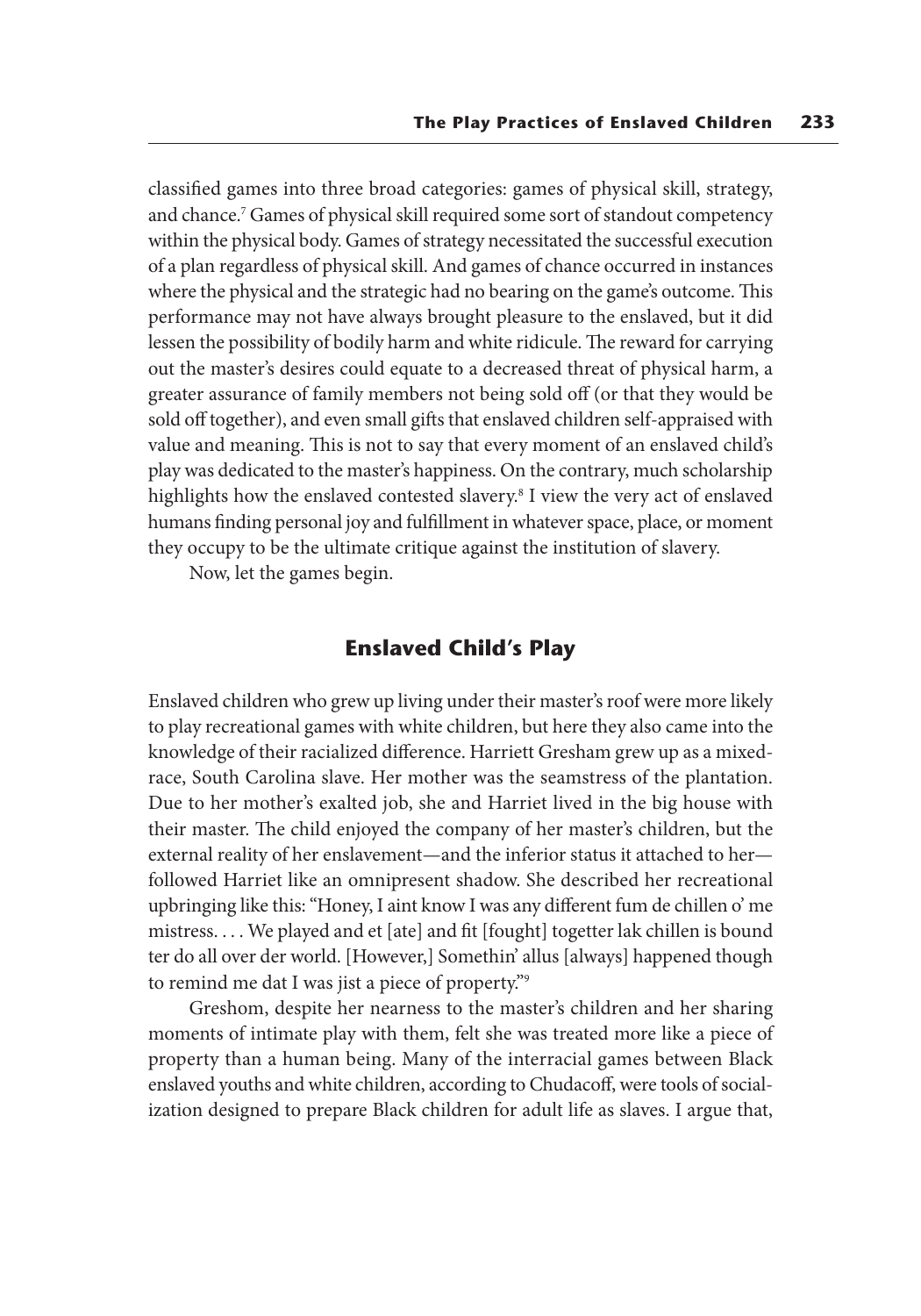although these games may have "reproduced prevailing racial hierach[ies]," enslaved Black childrens' play experiences with white children also functioned as the breeding grounds for rejecting these hierarchies and challenging white supremacy.<sup>10</sup>

Former Georgia slave Easter Brown was just four years old at the end of the Civil War. When she was still a small child, the plantation mistress gave Easter various tasks like helping the house cook, Louisa. Brown was also playmate to the mistress's infant daughter. While the baby girl was cared for and given the best toys, Brown was forced to create and play with a doll she made with an old tree branch and a discarded rag.<sup>11</sup> Brown was determined to have a toy with or without her master's consent or aid.

Former Mississippi slave Hamp Simmons recollected traveling with his master's son as a small boy and "going out with one of master's sons and catching birds under a trap and cooking them in the field." While this may have been one of the highlights of Simmons's childhood, he could also remember coming back from these fields barefoot with only a long shirt for clothing while his playmate played fully clothed.12

Gresham, Brown, and Simmons grew up as house slaves. Their placement within the home of their masters afforded them unique experiences that differentiated them from their enslaved peers who lived and played mostly among other slaves. Where enslaved children slept may have affected their day-to-day experiences, but it did not prevent house and field slave children from being treated as mere property in a way that white children were not.

Many inventories of plantations with children often marked in their notes slave children's monetary worth. Historian Daina Ramey Berry notes that many enslavers identified their strongest males starting in their mid-to-upper teens and on into their forties. These "full hands" were annotated with a numerical value of "1" in many owners' ledgers. Women and children were marked as three-quarter (" $0.75$ "), one-half (" $0.5$ "), or one-quarter hands (" $0.25$ ").<sup>13</sup> The youngest children who could work in some capacity were quarter-hands, but most adolescents were likely considered half-hands. Enslaved children were not usually expected to work until the age of twelve. Masters often expected enslaved girls to mate by age sixteen.<sup>14</sup> One formerly enslaved Mississippi man, named Jim Allen, even recalled boyhood memories of toiling in the rich soils of his owner's plantation adding that it "took two chillerns to make one hand."15 It is difficult to imagine ledgers that defined Southern white children solely by numerical notations.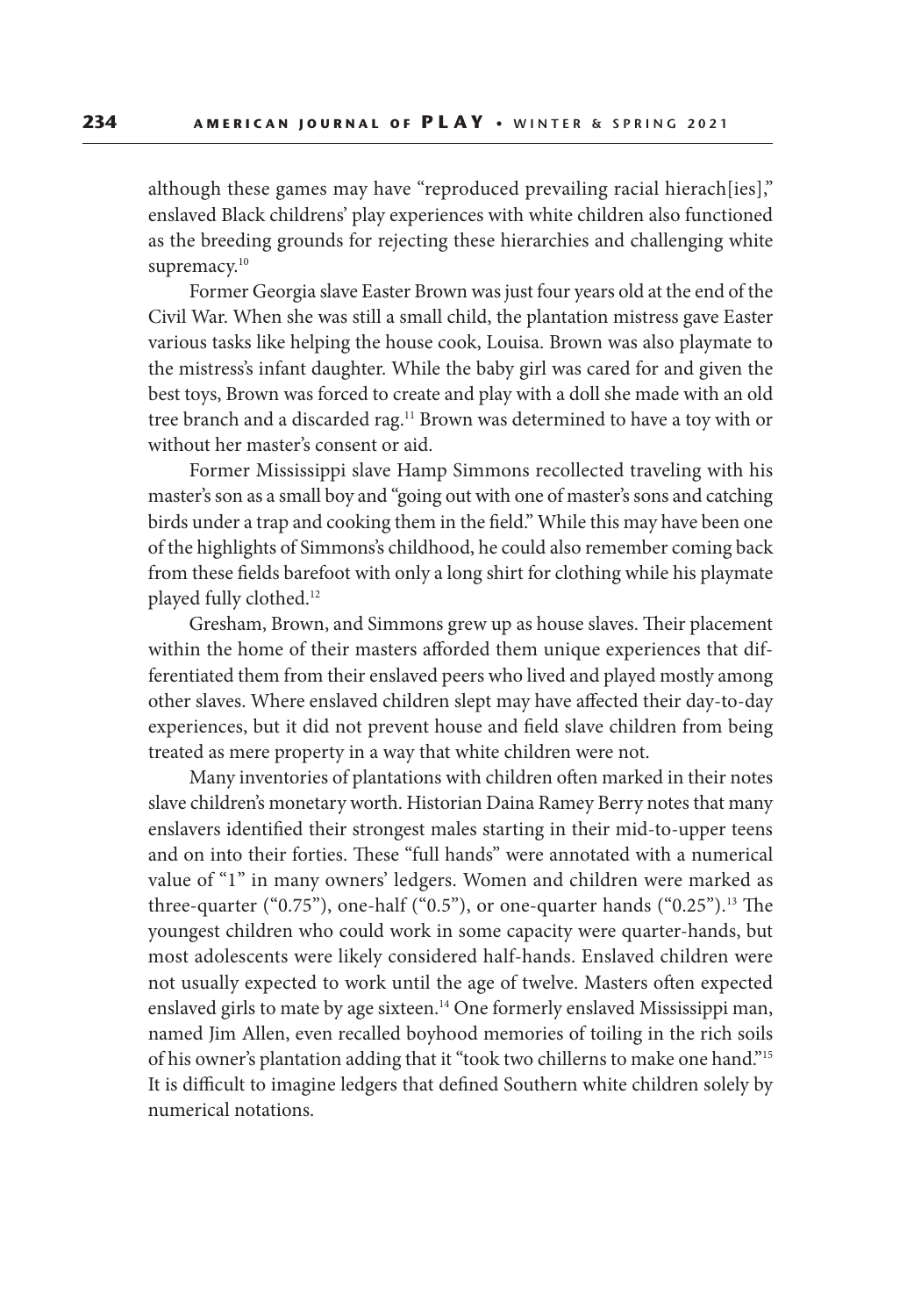Enslaved Black children learned early about notions of work. Historian Wilma King notes that some of the earliest work responsibilities for children not yet mature enough to have a trade or work in the fields could range from tending farm animals, pulling weeds, and completing miscellaneous household chores to attending babies, gathering eggs, and churning butter. Slave children were forced to make a "quantum leap from childhood into the world of work."16 Former Texas slave Ellen Payne remembered being tasked with watching the cows, chickens, and turkeys on her plantation.<sup>17</sup> Jack Payne grew up in San Augustine County, Texas, as a slave. When he was a small child too young to work in the fields, Payne's mistress had him feeding chickens, making scarecrows to stave off hawks, and gathering wood for the fire pit.<sup>18</sup> Cora Taylor, who grew up as a child slave in Georgia, recalled thinning the cotton from the fields and "mind[ing] the flies" at her owner's dinner table."<sup>19</sup> Mississippi ex-slave, Foster Weathersby fondly remembered churning endless gallons of milk.<sup>20</sup> Slaveholders were clear from the beginning when it came to their interactions with child slaves: the owners wanted the children to know that they existed in these spaces to fulfill the express will of the masters and to participate in the continual upkeep of the plantation.

The ability of enslaved children to utilize play as a mechanism of contestation against the institution of slavery and the authority of their masters salvaged at least part of their childhoods. Former Texas slave Henry Owens confirmed this, adding, "When I was a kid, I had to help wid almost everything." One day Owens's master rounded up a group of children on a trip into the field. The master told the group to "chop up everything dat was green." Henry took this command to heart: "I told de other kids to go ahead and chop . . . and dey [started] in to choppin' up everything dat was green, including de young cawn [corn]!" The infuriated master screamed at the zealous chopping troop, demanding to know what they thought they were doing. Owens responded, "'Well, [you] told us to chop up *everything* dat was green."<sup>21</sup>

Former Texas slave Rosa Pollard fondly recalled sneaking moments of play with other slave girls on the plantation. They played Wolf over the River and hide-and-seek. Beyond these games, Rosa and the other girls relied on the power of magic to keep them safe from the volatile temperaments of their owners. They "hung mistletoe over the door and if Maser or Mistress walked under it, that meant they would be good. . . . If we could get a rabbits foot us girls would wear it around our necks. As long as we did this, Maser would not be mean to us."<sup>22</sup>

Enslaved children could use moments of play to undermine slavery and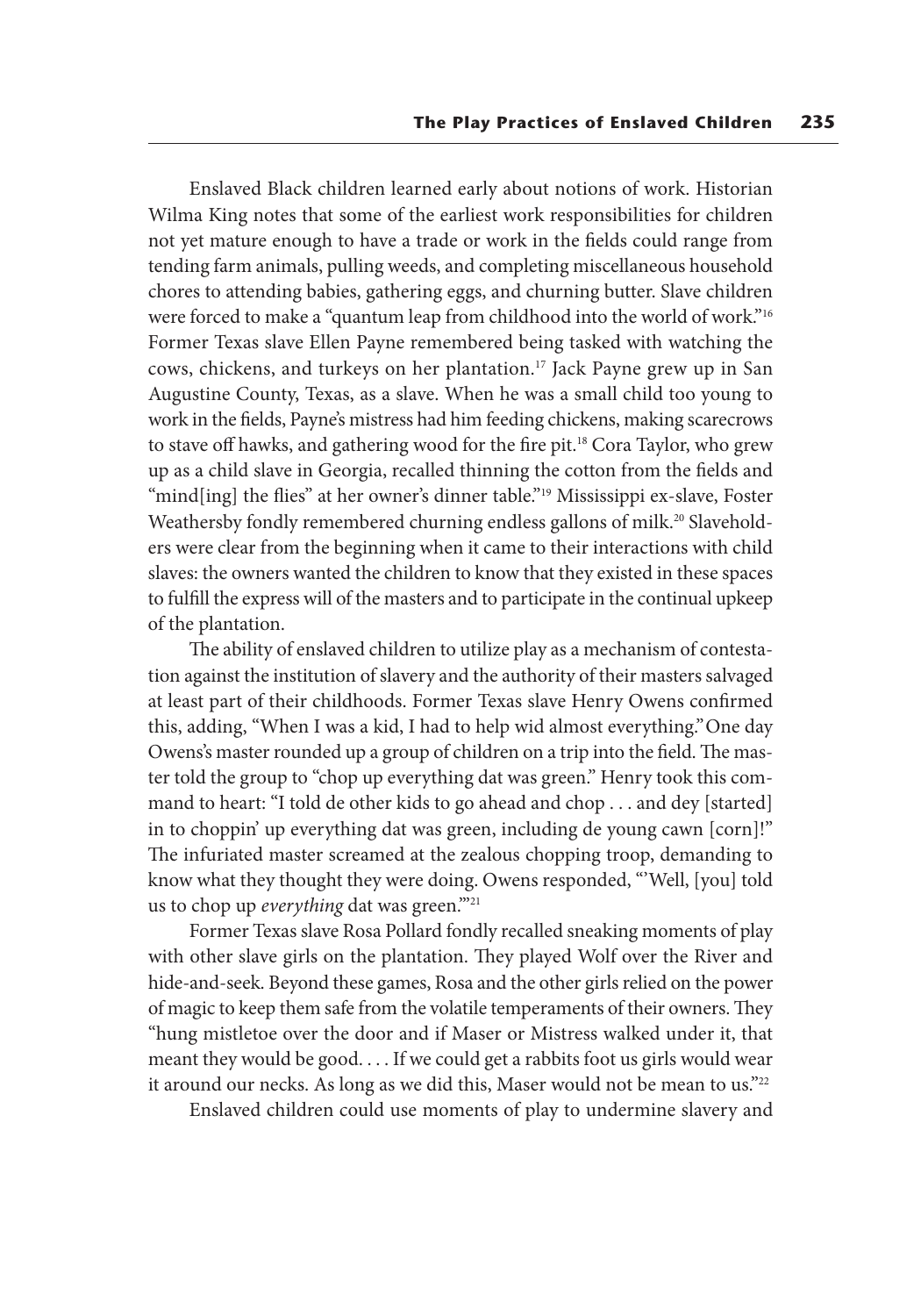thwart the plans of their owners. Little Sue Snow used music to spar with the white children with whom she lived, imploding into an epic battle of the bands that became engrained in the proud troublemaker's memory:

De white children was a singin' a song: 'Ol' Jeff Davis, long an' slim, Whupped ol' Abe wid a hick'ry limb. Jeff Davis is a wise man an Lincoln is a fool, Ol' Jeff Davis rides a gray an Lincoln rides a mule.'

I was mad anyhow, an' I hopped up an' sung: Ol' Gen'l Pope, he had a short gun, Fill it full of bum, Kill 'em as dey come. Call a Union band, Make de rebels understand To leave our land, Submit to Abraham<sup>23</sup>

Sue bellowed these lyrics with her mistress standing right behind her. She soon had such gutsy song knocked out of her when the irate mistress whacked the insubordinate slave with a nearby broom.

These methods of play had the power to inspire and equip the enslaved, bestowing some with the necessary tools to be rid of slavery for good. The recorded actions of three ex-slaves—Richard Harris, Henry Bibb, and Bethany Veney—illustrate the diversity of enslaved child's play and its dual ability to appease white onlookers while concealing the enslaved from some of slavery's horrors. Furthermore, these three historical witnesses exist as lucid examples of enslaved youths striving for selfhood through mundane acts of play. Harris, Bibb, and Veney each used everyday actions to make the subtle case for selfpossession even while being the legal property of someone else.

In 1916 John George Clinkscales was not satisfied with how the twentieth century viewed slavery, so he wrote a book more accurately portraying the days of slavery and the positives associated with them. *On the Old Plantation: Reminiscences of His Childhood* was, he said, "written primarily for the benefit of my own children and grandchildren." As far as this proud white Southerner was concerned, "Too many of our young people know of the institution of slavery only what they've learned from *Uncle Tom's Cabin.*24 Clinkscales had launched a virtual public relations campaign on behalf of former slave owners and pro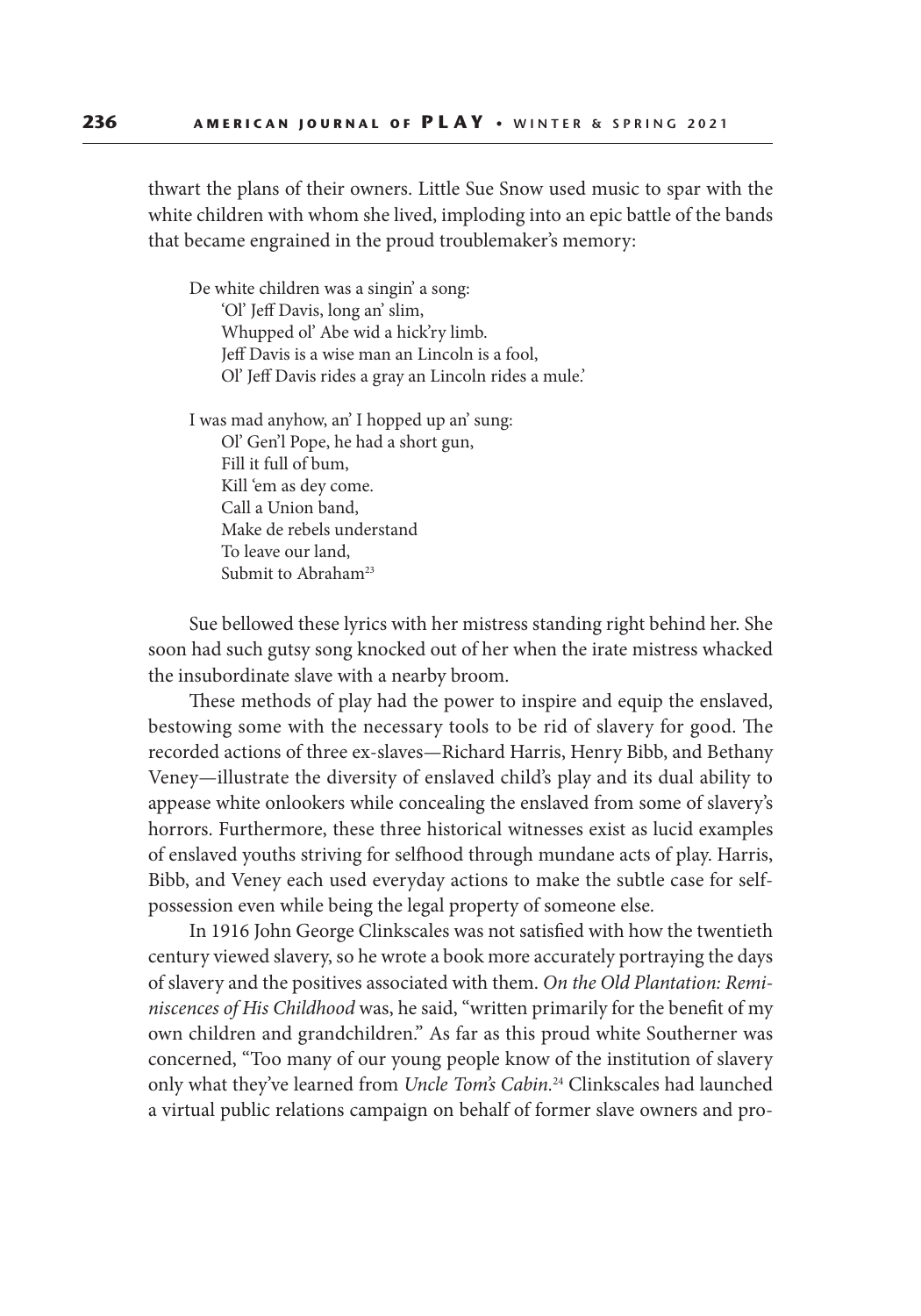slavery sympathizers. His objective was to capture the light-hearted moments of slavery and prove to the world (and his children and grandchildren) the necessity and rightness of the institution. Richard Harris, a former slave, and boyhood playmate of Clinkscales played a prominent role in *On the Old Plantation*.

We come to know Richard Harris only through the eyes of John Clinkscales. Without question, this is a problem, but it also helps us understand the complex relationship between enslaved child's play and the contestation at work in Harris's quest for selfhood. Thomas Henricks articulates that selfhood has a bifurcated purpose. First, it functions as a "way for individuals to understand themselves." But it also exists as a result of the "pattern of [one's] connections to the world." Moreover, one can often learn more about oneself by how others describe them.25 Selfhood oscillates on a pendulum that adjusts the self from being an "active negotiator" to a "stable object."

In the case of Richard Harris, readers come to know him only through the eyes of a man who was invested in an institution intent on robbing Harris of his selfhood. This is an unfortunate reality, but those who work in archives pertaining to slavery in any context know this reality all too well. Clinkscales's aim, to be sure, is to soften the brutality of Harris's enslavement and make the former slave appear content with his lot as an enslaved person. Observing the interactions between Clinkscales and Harris offers a realistic, complicated example of how enslaved people strove for selfhood even while being someone else's property.

Although the author's original intent may have been to romanticize owning Black people, his account of Harris's interactions with those who owned him can serve a greater purpose than justifying slavery. Finding slivers of Black joy in sites and spaces of Black subjugation and bondage never negates the reality of Black oppression. The owners of enslaved Blacks were intimately connected to their property, and their views and ideas about the Black people they owned and lived among provide modern readers with valuable information about both themselves and Black people. It is therefore critical for us to understand selfhood as a "process of active involvement" that includes—both positively and negatively—"others."26 Clinkscales provides us with an outsider perspective of enslaved child's play that helps us gain a fuller understanding of Richard Harris's actions as an enslaved child player seeking self-possession.

Clinkscales drew on a wealth of fond memories to reflect on Harris's place in the South Carolina plantation home of his childhood. As a boy, Clinkscales remembered being with his father when they both first laid eyes on Richard Harris. A slave trader had stopped in town with an excellent-looking group of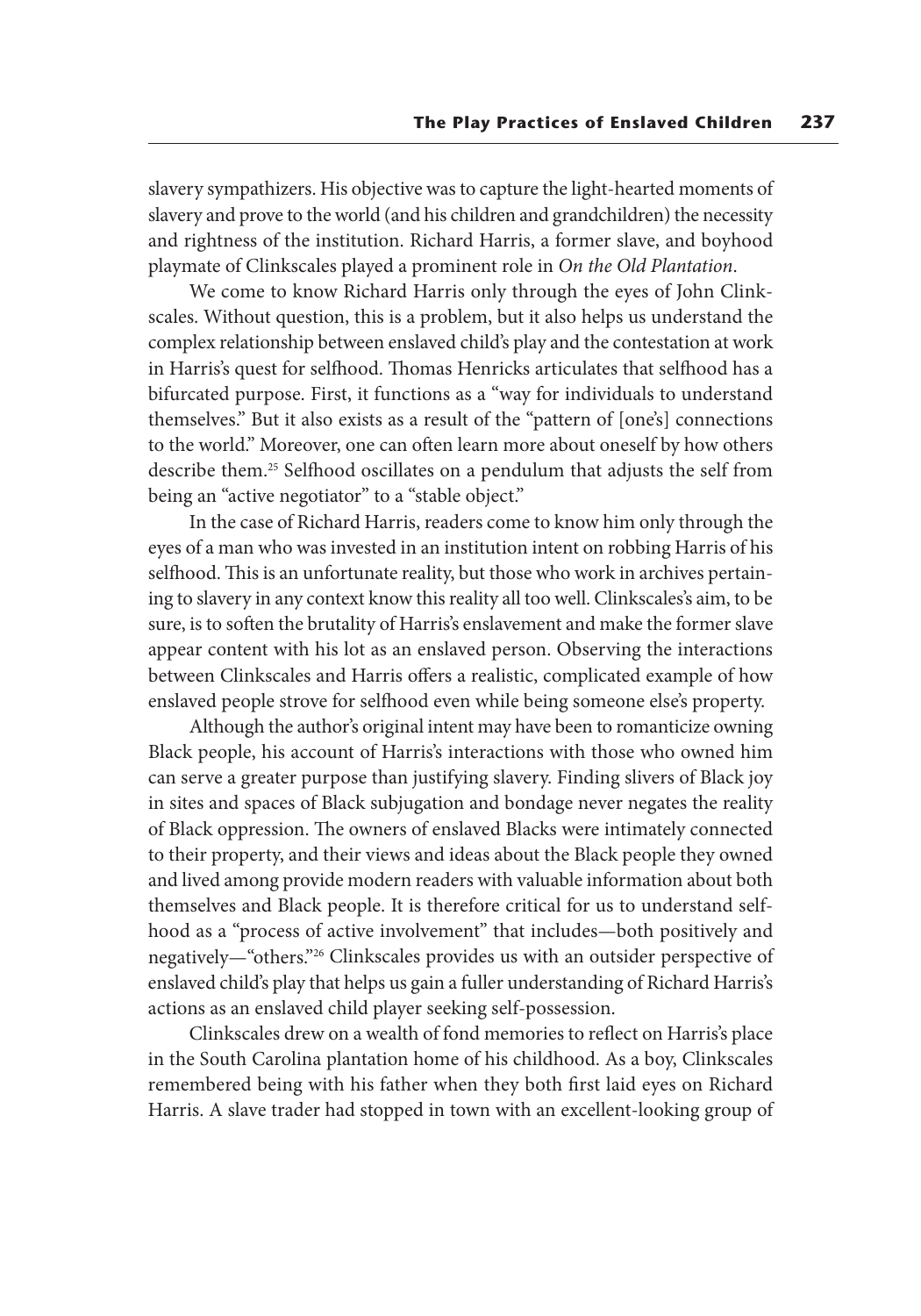slaves. When Clinkscales's father saw Harris, he was intrigued. The planter asked Harris his name, and he said, "'Richard Harris, suh, dey calls me Dick. . . . He [the slave dealer] say Richard too long name fur a nigger."<sup>27</sup>

Hearing the young boy talk, the planter's son was fascinated by Harris's response. Clinkscales watched from a distance as his father and the boy conversed. When the planter asked twelve-year-old Harris about his previous owner's name in Virginia, the young boy's immediate response was "'Who dat, suh?"<sup>28</sup> Clinkscales's father continued to pry. He followed up his previous question by asking about the boy's biological father. Harris retorted, "Me ain' had no daddy, suh; mammy say me ain' gut no daddy—she say she des find me."

The Clinkscales made Harris a house servant with hopes of grooming him to be a body servant to the mistress. As Harris grew, his quick wit and intelligence blossomed. Even Clinkscales had to make special note of the "little negro [being] so bright and quick and 'smart."<sup>29</sup> Three years into Harris's servitude, one of the wealthiest men in the community passed away, and buyers came from near and far to participate in picking apart the deceased man's prized inventory of goods—several acres of land, various livestock, and the golden prize of 350 slaves. The Clinkscales hosted five of these prospective buyers for a week-long stay. By the end of their stay, the five men were so enamored by Harris's superior intelligence and reputation among the slaves that one offered three thousand dollars to take the teenager back home with him to Georgia. The plantation mistress remained firm, not allowing Richard to be sold.

After eluding the threat of being displaced and sent into the lower South, Harris and some of his enslaved contemporaries enjoyed a fleeting celebratory moment, a moment opportune for play. According to Clinkscales, once the men left, Harris intentionally slipped into the backyard and began jumping for joy in front of the other slave children. The curious white child must have followed Richard to the backyard while his father saw the eager businessmen off. Young Clinkscales was amazed at what he saw. Harris "danced a jig, cut the pigeon wing, and walked on his hands, all to the delight of a group of pickaninnies, who looked upon him as a kind of wonder." As Clinkscales put it, "every negro either admired him or looked upon him with a kind of suspicious awe."30

Here, Harris engaged in a game of physical skill that had no other competitor. Instead, it was a play performance done for the children. Harris's victorious dance solo entranced his adoring audience. The rewards for Harris in this game were the wonder-struck faces of the enslaved children that solidified his mythic hero status among his fellow slaves. Richard Harris was obviously familiar with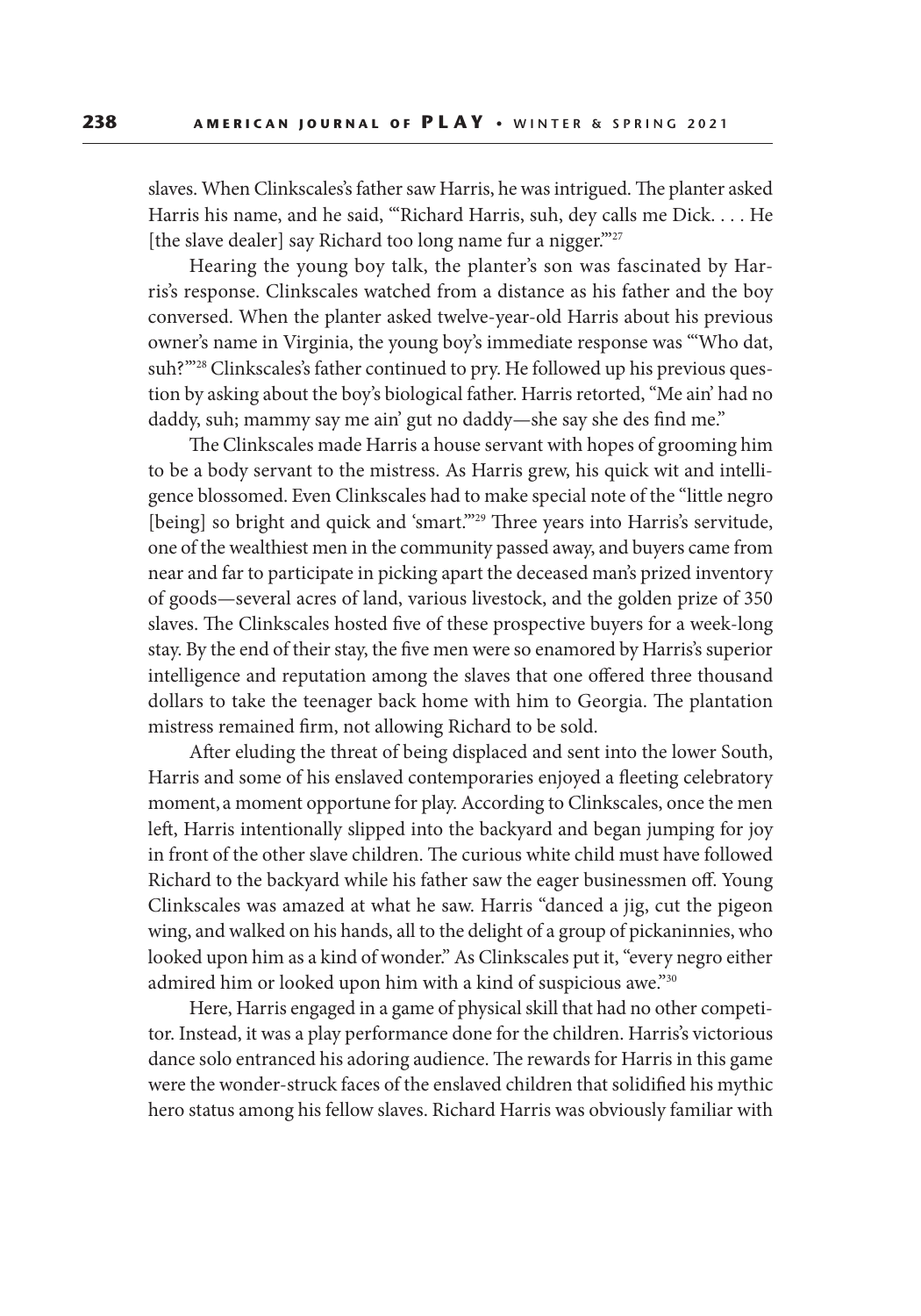life on the road as a slave, since he had been already forced to travel hundreds of miles from Virginia to South Carolina. The prodding and violating inspections, the meager rations, the abuse, and the constant threat of being sold were everyday experiences for the boy as a traveling piece of property, and it is hard to imagine someone who would not be ecstatic in Harris's situation.

Not long after this incident, Harris contracted typhoid fever and lost complete mobility in his legs and feet. The bright teenager with a sharp intellect and fluid movements was now immobilized. Still, Harris's "unfailing good humor and ready wit won for him many kindnesses from his fellow slaves. The men carried him from place to place on their backs."31 As Harris continued life disabled and enslaved, his masters found work for him. He was given charge over the enslaved children on Clinkscales's plantation (about fifty of them). This group consisted of children ranging from a few weeks old to about age fourteen.

Harris made a game out of learning how to read, which as we know was illegal for the enslaved. Harris took the initiative and found creative ways to learn the sounds of various letters he saw. Harris noticed these letters in all sorts of places. He noticed them on the body of a wagon parked on the plantation. He also saw obscure letters on discarded pieces of paper that flew across the plantation. He even observed them in the leatherbound books his owner's children read. Soon, Richard Harris yielded to the curiosity these symbols invoked in him. The enslaved teen sharpened a stick and began writing out the letters he saw.

At first, it was a challenge to draw the letters correctly, but the boy "kept it up day after day until he succeeded in making on the ground a creditable copy of the names [on the wagon]."32 Many members of the Clinkscales family played a role, sharing their school knowledge of words with Harris. One day, he noticed one of the master's daughters walking past his dirt letter drawings. The brave slave beckoned, "'Miss Sallie, please ma'm, will you tell me whut them marks is on the wagon body?"' Sallie was astonished, but she briefly showed the slave how to pronounce every letter.<sup>33</sup> He also asked another daughter, Jennie Clinkscales, to explain the meaning of letters and words, and she relented. The youngest sister, Ida, even gave the curious young Harris a tattered, faded copy of her *Blue Back Speller* of the McGuffie reader series. Once the plantation mistress found out the teen could read, she offered him a New Testament Bible and a Methodist hymnal. As Richard Harris mastered reading and writing, this only increased his popularity and reverence among the other slaves. Clinkscales remembered Harris soon spending "the long winter evenings reading to the other slaves. Sometimes a score or more of them would assemble in his cabin to hear him."34 Harris boldly violated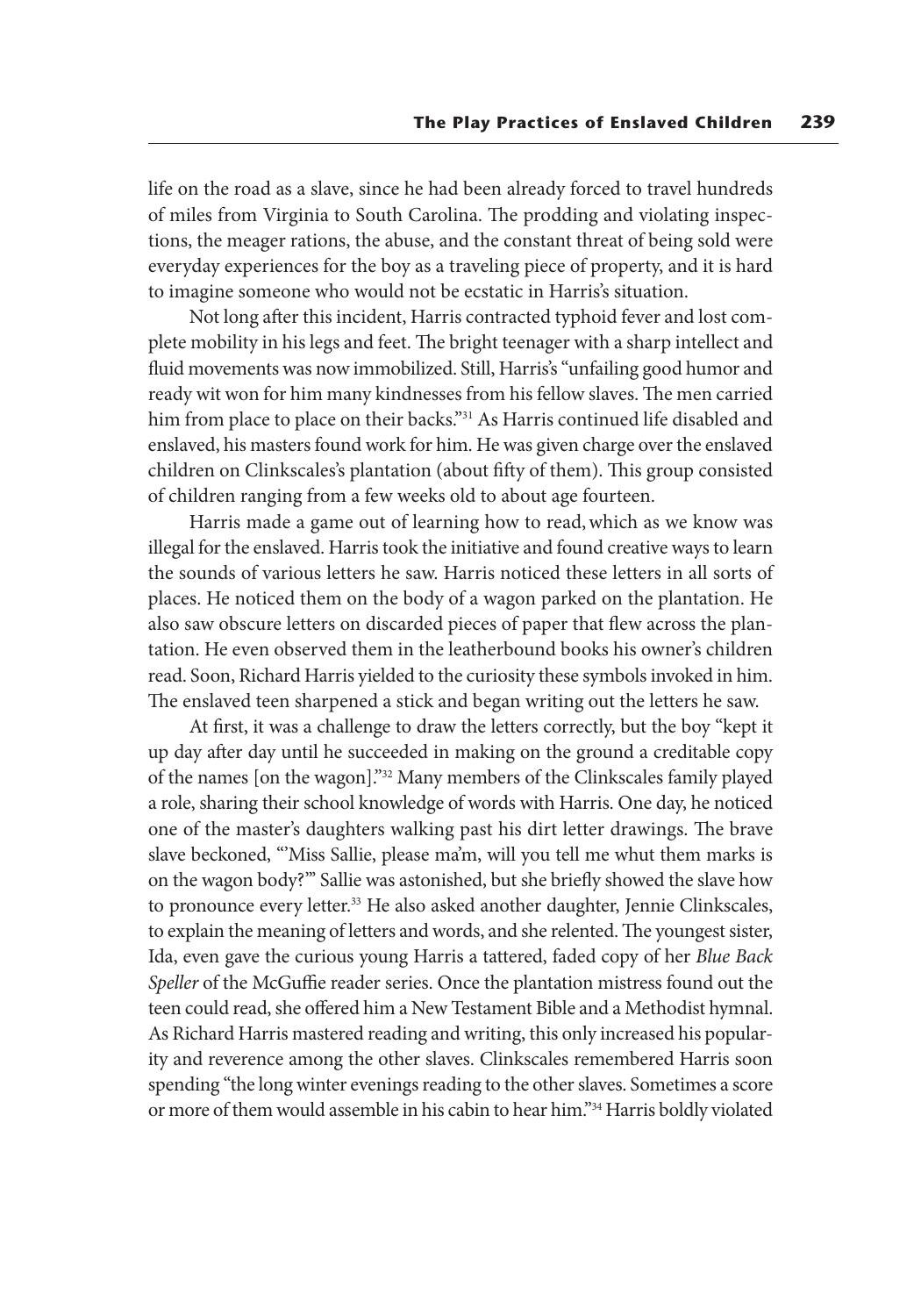state and local laws that prevented slaves from reading and writing.

Henry Bibb's account of living as an enslaved youth paints a less rosy image of slavery than does Clinkscales's. Henry Bibb was born in May 1815 in Shelby County, Kentucky. His mother Milldred Jackson had seven boys, all of them were born into slavery. Many of Bibb's earliest childhood memories were haunted by the specters of violence and separation. Bibb recalled, the "first time I was separated from mother, I was young and small. I knew nothing of my condition then as a slave."35 But he knew firsthand the effects of scant food and clothing during bone-chilling winter months. By the time he became a teenager, Bibb was often hired out to other plantations by his owner, a man named White.

All the proceeds White made from Bibb went toward his daughter Harriet's education fund. Like many child slaves, one of Bibb's earliest jobs on the plantation was to serve as a play object to his master's daughter. Bibb may have first developed a fondness for hiding in his early play with Harriet. Bibb's unique ability to hide became useful as a game of strategy, with the reward being Bibb's escape from the presence of a violent woman. Bibb did not state the origins of his stellar hiding skills, but he did acknowledge them as a gift: "I learned the art of running away to perfection. I made a regular business of it, and never gave it up."36

Bibb's first attempt to run away came after harsh treatment by a neighboring plantation mistress, a woman named Vires, to whom his master had hired him out. The mistress flogged Bibb every day he showed up for work. Her insults, "flogging me, boxing, pulling my ears, and scolding" were so overwhelming that Bibb soon dreaded making the journey. Bibb finally sought relief by fleeing the woman's terrorizing clutches: "I was often gone several days before I was caught. They would abuse me for going off, but it did no good. The next time they flogged me, I was off again; but after a while they got sick of their bargain, and returned me back [to the Whites]."

Vires's insatiable bloodlust for Bibb put him on the run. As a hired slave, Bibb found refuge in the woods, but he also learned the importance of staying mentally alert there. When he passed by other white members of the community and they questioned why he was alone in the woods, he told them he was out searching for the family horse or rounding up stray cows. In the woods, Bibb found the art of deception and a creative imagination essential to his survival.

The slave's running and hiding soon paid off. He was sent back to his owner, where he did not have to face daily floggings. By the time Bibb returned to the White household, his widowed master had married a new wife. Her attitude and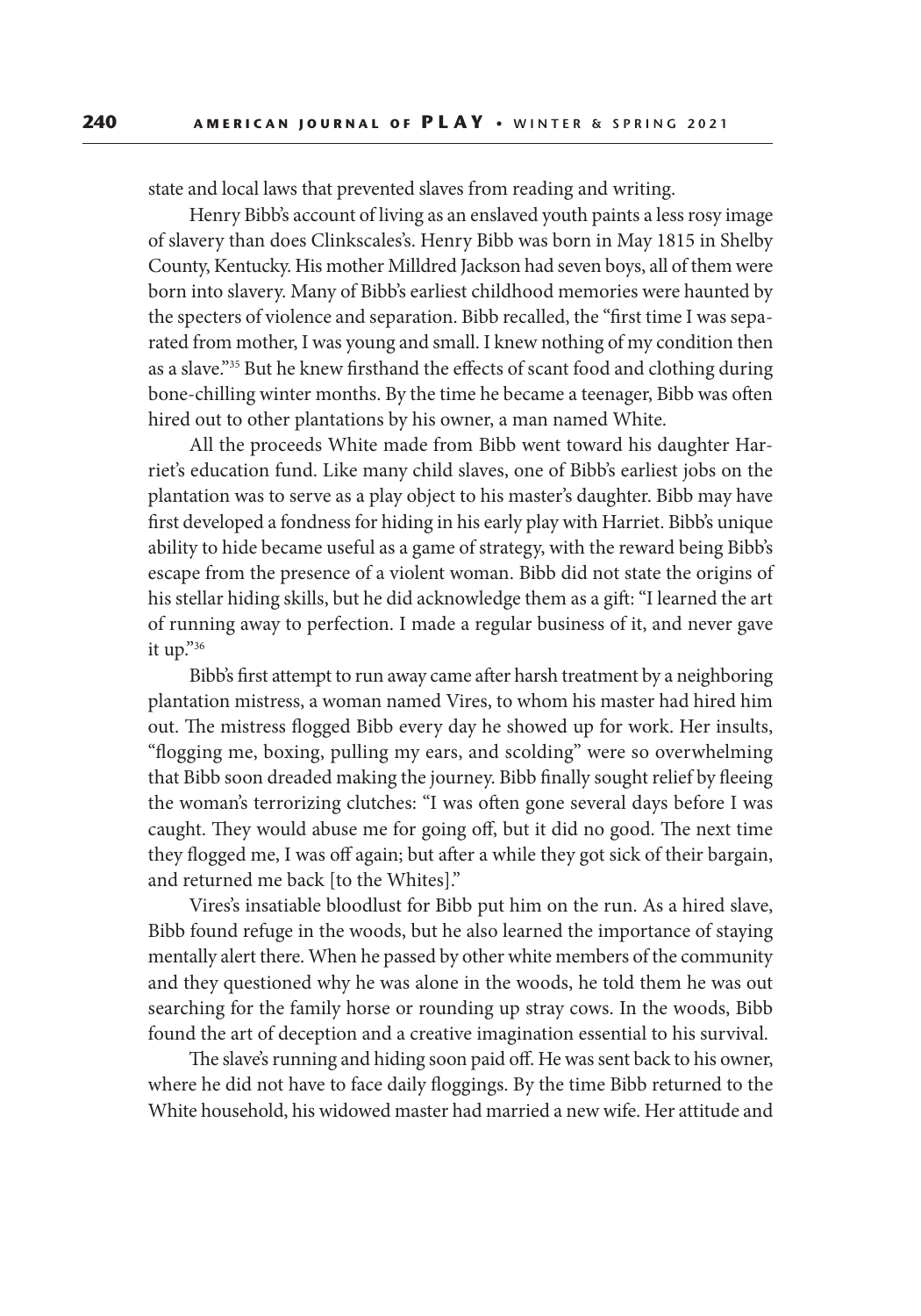actions toward Bibb resembled those of the Vires's plantation mistress he had just fled. No surprise then that "she kept me almost half of my time [hiding] in the woods, running from under the bloody lash." When he was not ducking beat downs, Bibb—a house servant—was tasked with cleaning furniture, waxing floors, and even fanning his owners to shoo away flies.<sup>37</sup>

Bibb eventually used the specialized training garnered in his childhood to conceal himself and become a free man in Canada. He relied on his keen ability to hide and received the ultimate reward—freedom.

Bethany Veney found refuge and safety not in the woods as did Bibb, but through her faith. She was born in 1812 on the Fletcher plantation in Virginia. She published her narrative in 1889 at seventy-seven years old. Veney grew up on a plantation where her owners made the fear of God a literal weapon to keep their slaves in line. As a small child, Veney remembered the frightening apocalyptic Bible stories told by her pious mistress, who warned the little slave that the entire world as she knew it would one day be burned into oblivion. The "moon would be turned into blood, the stars would fall out of the sky, and everything would melt away with a great heat and . . . every little child that had told a lie would be cast into a lake of fire and brimstone."<sup>38</sup> A traumatized Veney soon asked her mother if the woman's words were true. To the little girl's horror, her mother confirmed the mistress's words. But gave a more optimistic end by adding that good fortune would come to those who told the truth and did what was right. This encounter whetted the young girl's appetite for religion.

Veney also had vivid memories of performing at the behest of her master. As a house slave, she was already at the beck and call of the Fletcher family. Whenever the family hosted guests, Veney was often coerced into becoming the evening entertainment. After supper, Fletcher "would call me into his room . . . giving me to understand what he wanted of me. I would, with all manner of grotesque grimaces, gestures, and positions, dance and sing." A contorted and distorted Veney delighted the white onlookers as she engaged in her complex performance.39 The master had asked, and Veney had delivered. By the time she was nine years old, her master had died, and his death was followed by the typical inventory of property that often threatened to disrupt social ties among the enslaved. The threat proved all too real for Veney, who was soon separated from her three siblings. With no one left to turn to, Veney sought religion for solace and fulfillment.

The persistent threat of slavery and its broken family led Veney to seek refuge in the imaginary. When the Fletcher estate was settled, Veney and her sister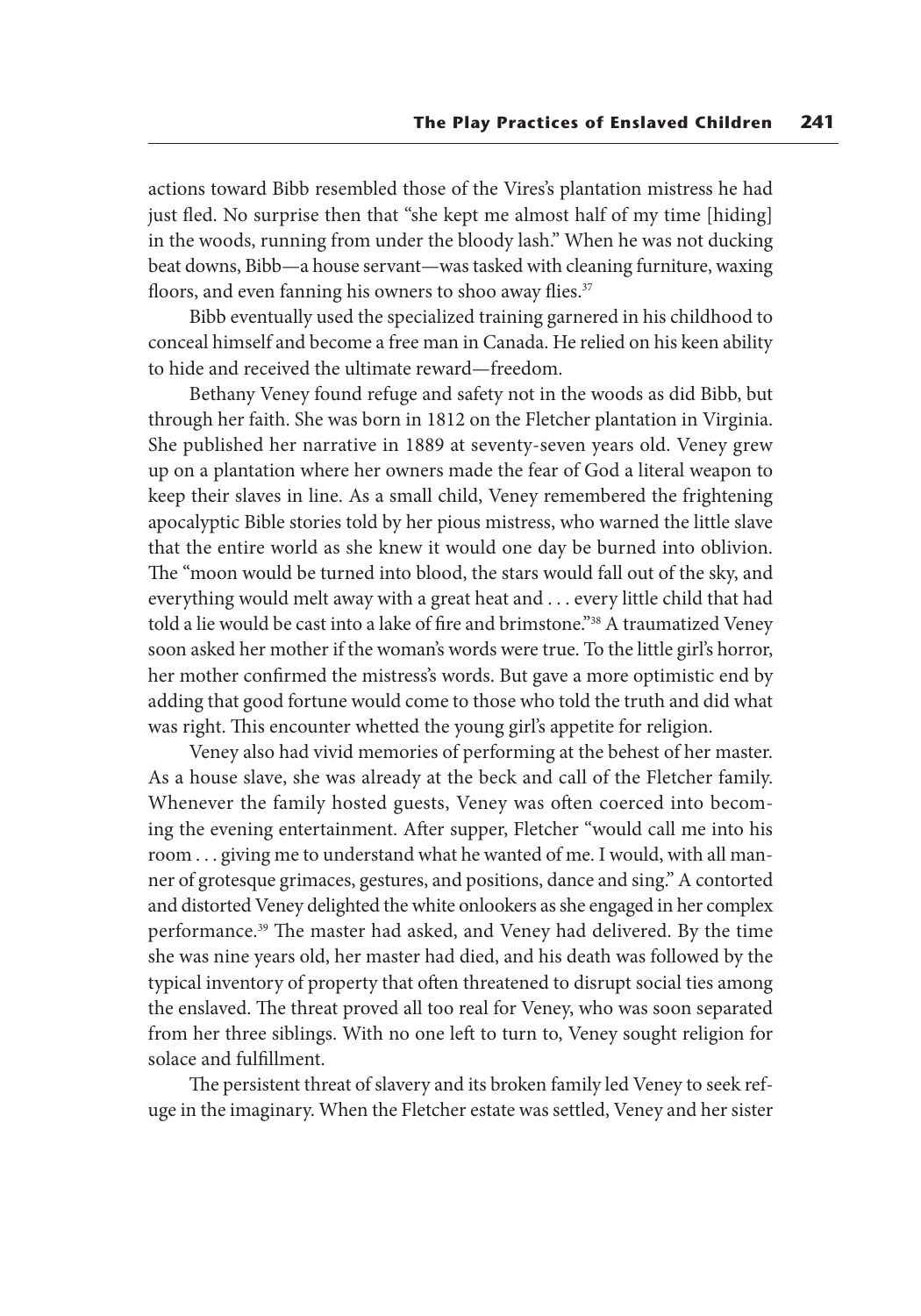Matilda had become the property of her former master's eldest daughter Lucy, who—bothered by the nature of the South's peculiar institution—attempted to turn Bethany over to a white man visiting from Ohio. Soon after Fletcher's death, Lucy moved in with her sister Nasenath and brother-in-law David Kibbler. Veney remembered Kibbler as being a violent man who frequently abused her. When Kibbler discovered Lucy's plot, he intervened, to Bethany's dismay. With freedom so close, but still so far away, Veney, often, over the years, wondered about the prospects of living life as a free Black girl. "I have sometimes tried to picture what my life might have been could I have been set free at that age; and I have imagined myself with a young girl's ambition, working hard and carefully saving my earnings." Moreover, she often comforted herself by imagining that she could use such hard-earned money to buy a home big enough to plant a garden and bring "my sisters and brothers to share with me these blessings of freedom."40 Veney used the imaginary realm to think about her life and family members in contexts larger than enslavement. In her make-believe world, she could make money and save. She could plant food and have enough to share with her siblings. Her family could be a whole unit. These imaginations consoled the sulking slave, but even they fell short. One night Veney's sympathetic mistress decided to send her off with her sister-in-law to a revival meeting in hopes of lifting her spirits. This meeting would transform Veney's life forever.

Bethany Veney used her newfound faith as a game that could challenge her master's authority. It was a game of strategy. Its reward for Veney was a greater range of mobility. By the time Bethany and her master's sister had arrived, the big-tent meeting service was well underway. As they inched closer to the revival, the preacher's voice rang through the air, winding through both woods and hearts. Although she could not remember the exact message he preached, she would never forget the hymn the preacher sang after the sermon. "It was a hymn of many verses (I afterwards got an old woman to teach them to me). . . . There was such tenderness in his voice and such solemnity in his manner that I was greatly affected." After the minister finished his soul-stirring number, he managed to lock eyes with the vulnerable-looking slave girl. He approached her and asked if she wanted a new religious experience that would result in a happier afterlife. He then whispered specific instructions into her ear: go home, get on your knees, and ask God to "give me the witness that I was his. . . . As soon as I reached home and was alone, I knelt down, and in my feeble and ignorant way begged to be saved."<sup>41</sup>

Following her conversion, Veney became zealous for her newfound faith.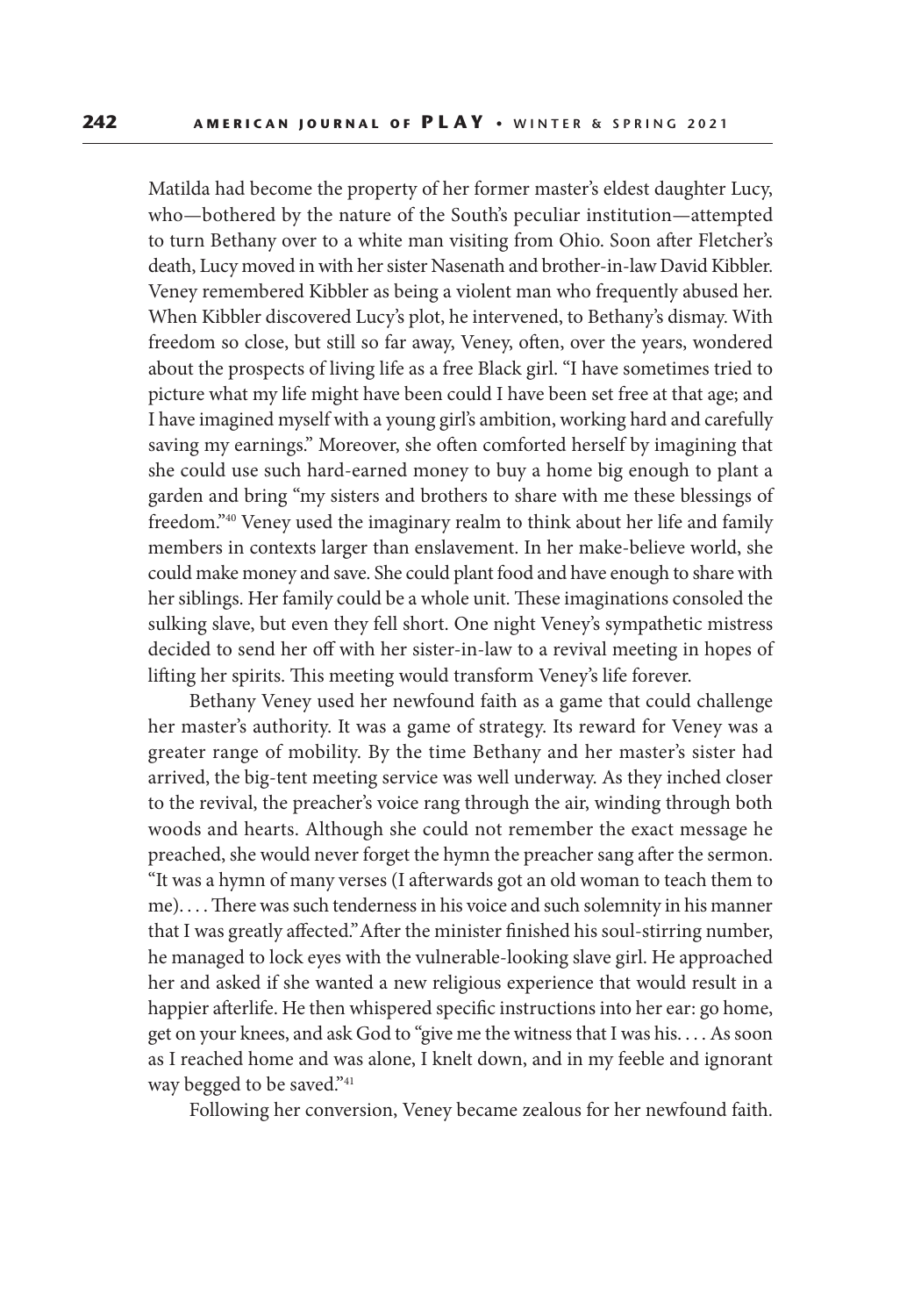The teen girl generated enough fuss on the plantation to be sent to "Mr. Levers, two miles away." Her master sent the girl "there to stay until I should get over my 'religious fever' as he called it." This was a sickness that he did not want to spread. Veney's religious conversion marked a dramatic alteration in her behavior that left her owner feeling threatened. Whatever Veney experienced in those sketchy revival services may have done her more harm than good. The meetinghouse the enslaved girl attended was a great distance from her plantation, far enough for her master to allow her to go services and come back the next morning. As Veney's faith continued to interfere with her status as a slave, her master grew irritated. One day, "in the middle of the meeting, Master Kibbler came up to me, and taking me by the arm carried me out, scolding and fuming, declaring that [the minister] was a liar."<sup>42</sup>

Veney's meeting days were in danger of being at an end. One night—distraught and overwhelmed by the prospect of never again being able to attend the meetings—she was praying, and the idea came to her to remain on her knees and grovel at her master's feet. "At last, I . . . was able to enter the room, where I saw him sitting." She made her request: "O Master, may I go to meeting?"43 The master saw the slave girl pleading on her knees and relented. Veney had put on the performance of a lifetime and was never worried about attending religious meetings again.

The irony in Veney's account stems from the reality that the very religion Mistress Fletcher thought would tame and acclimate young Bethany to her slavery would be the same faith that weakened her hold on the slave. Bethany Veney would make her eventual exit from slavery when she was sold to a man from Rhode Island. She spent the remainder of her life in Worcester, Massachusetts, where she became an active member of Bethel African Methodist Episcopal Church. Veney died at the ripe age of 103 in 1915.

### **Race and Play Practices Revisted**

The play practices of enslaved children challenge conventional understandings of recreation and extend the invitation to think about slavery, race, and play in a new way. I have highlighted a variety of play practices from the lived experiences of three formerly enslaved Black people. These practices ranged from feigning ignorance, dancing on the spot, hiding, fighting, singing, and sabotaging crops to finding religion. Play practices enabled enslaved Black youths to challenge their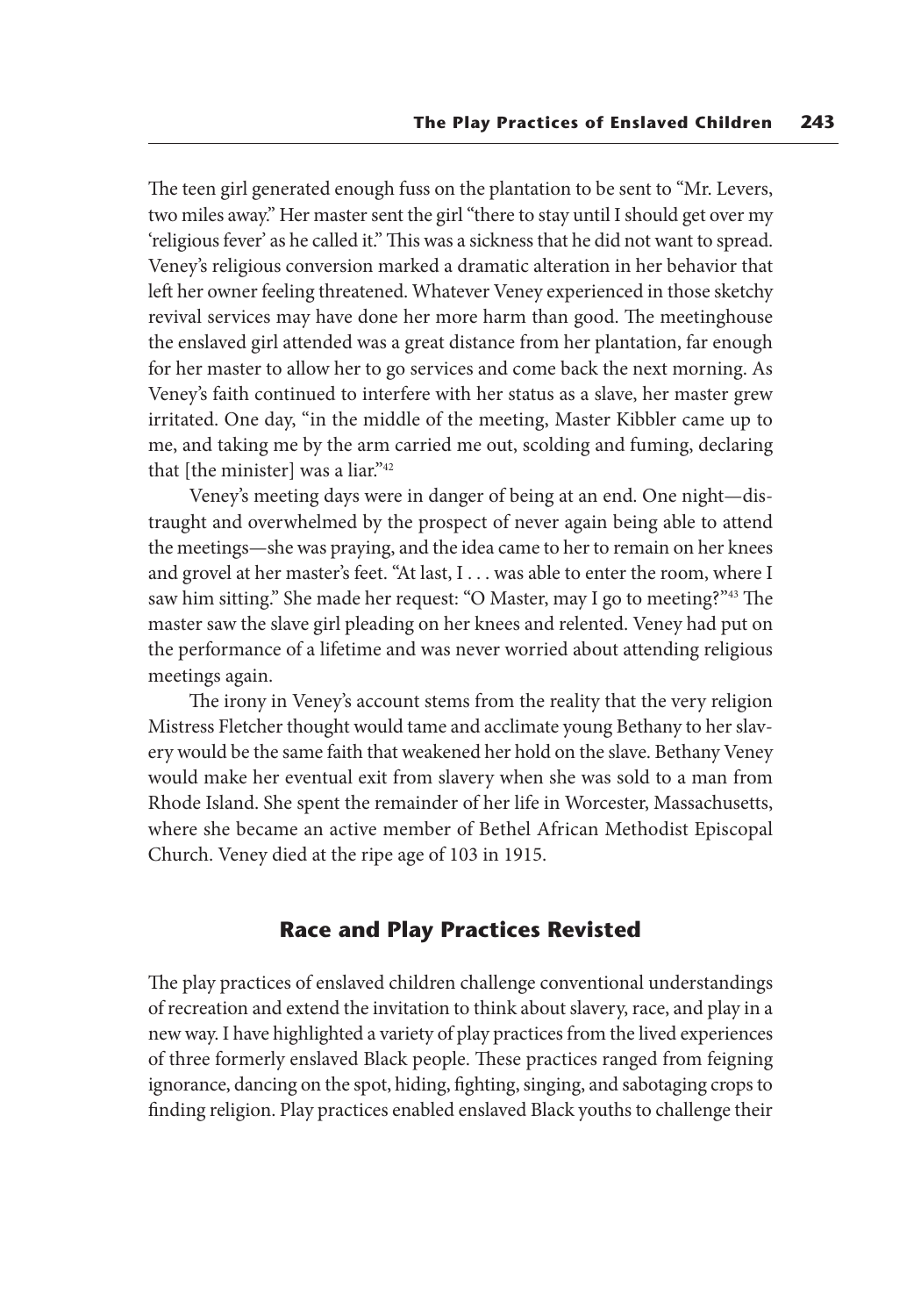status as chattel by pushing the boundaries of their status as slaves. Play practices enabled enslaved children to realize the breadth and depth of their selfhood. Conventional acts of play are often associated with pleasure or amusement, but they do not consider enslaved children's obligations to their masters or the aims of the enslaved children. Master-slave obligations were not seasonal, nor like tides. These children were always owned by human beings. Play for enslaved Black children held an inherent politicization for enslaved youth because of this constant surveillance and ownership. Also, enslaved children still attempted to salvage their childhoods. They still sought ways to reap rewards whether these were praise, tangible products, or inward feelings of comfort.

The lived reality of enslaved children amounted to this: every piece of their physical body belonged to their owners. The feet they jived and hid with, the throats that released in melodic song, the brains they used to create the objects of their artistic imaginations were all legally owned by someone else, and the slaves did not have to travel far to learn this hard truth. Auctions, slave codes, owners, and nonslaveholding whites constantly reminded them. The enjoyment and leisure of slaves so often touted by early twentieth-century apologists for slavery comprised a historical publicity stunt aimed at restoring the reputation of white men and women who participated in one of America's most brutal institutions. Men like John Clinkscales perfectly embodied this movement. They sought only to show the love and harmony fixed between the needy, backward Black people, and the noble, protective white masters who made them property, all done to say that slavery was not all that bad.

Slavery was not a game, but in a sense, surviving the institution—or even evading it—required game-like skills. Saidiya Hartman in *Scenes of Subjection: Terror, Slavery, and Self-Making in Nineteenth-Century America* suggests that violence was central to the experiences of all slaves—young and old. For enslaved youth, the concept of playing cannot be disentangled from the specter of violence. Hartman argues that enslaved peoples' "enjoyment was predicated on the wanton uses of property, it was attributed to the slave in order to deny, displace, and minimize the violence of" slavery.<sup>44</sup>

Each of the enslaved young people I have highlighted employed play practices to make living through slavery more tolerable. Their efforts required tact, creativity, and careful calculation. Too much play could get an enslaved Black child sold or killed. Those who denied Black people their equality with whites would later use Black play practices against the enslaved and the newly freed. The efforts of writers and scholars on slavery at the beginning of the twentieth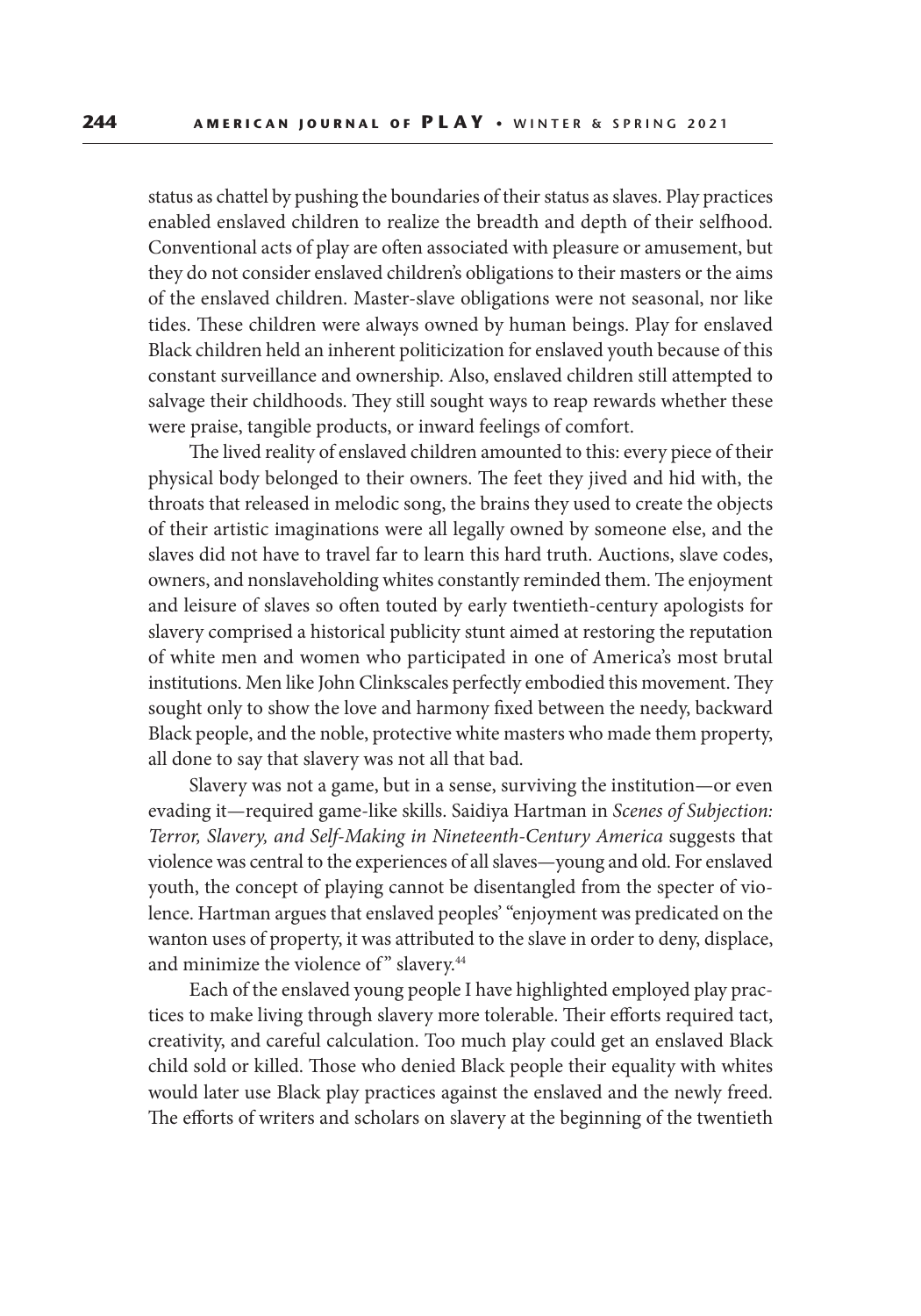century attest to this reality.45 Supporters of slavery used the play of slaves to bestow a false sense of acceptance by the enslaved about their status as toys (objects) and to conceal the wretchedness of the institution. Making enslaved children appear oblivious to pain and welcoming to white discipline made the violence of slavery an act of benevolence from the perspective of the enslavers.

Acts of play by enslaved children were not always indicators of contentment. It is certainly true that enslaved children and adults who lived outside of the big house formed meaningful relationships with each other and carved out spaces of happiness when they were not supposed to be working. Enslaved young people had to tow a fine line as they engaged in various forms of recreation. Play in front of white spectators could be volatile. Any form of play that undermined the plantation system or made a public challenge to the master's authority could be met with violence or even death. However, Hartman encourages readers and students of American slavery to challenge voyeuristic mentalities that make slavery inhumane solely because of its violent moments. Slavery would have still been an evil even if no violence occurred for the simple reason that under slavery human beings were systematically prevented from being and possessing themselves.

While dwelling on the institution's brutality may lead to voyeurism, hanging on to the songs, dance moves, and quirky comments of the enslaved disrupt the full "recognition of Black humanity [which] itself becomes an exercise of violence."46 Slave play matters for this reason. John Clinkscales's racist interpretation of Richard Harris's existence matters and should be included here for this very reason. Understanding the life experiences of enslaved young people beyond the realm of violence helps us avoid becoming "voyeurs fascinated with and repelled by exhibitions of terror and sufferance."47 Associating the institution of slavery with jovial, young slaves must not make the institution any less evil. Allowing violence alone to define slavery in itself makes us indifferent to the problems of Black humans being owned. The ultimate goal is this: not to become desensitized to the ravaging of Black bodies in the past, present, or future.

Even if the enslaved were fed, played games, and could count on stable housing in bondage, they were still rendered as property and were not people by law. Furthermore, accounts of the "slaves dancing in the quarters" and the "outrageous darky antics of the minstrel stage" should be viewed with just as much disdain as accounts of slaves being brutalized by the lash. Seeing enslaved children used "like animals and treated as if they existed only for the master's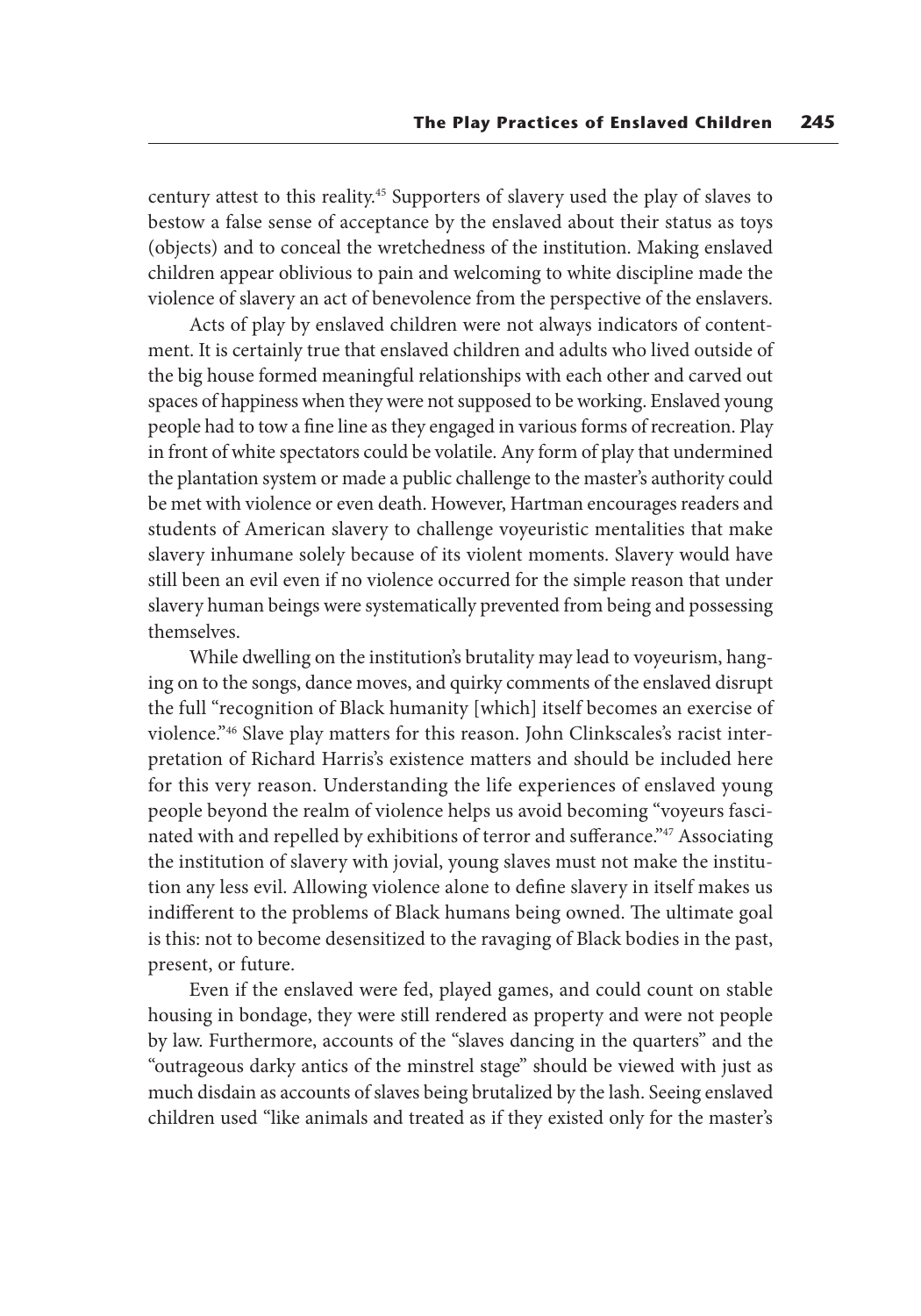profits" should incite rage.<sup>48</sup> For Hartman, one troublesome element of slave narratives is that many of their white readers can get a front-row seat at some of the more gruesome incidents in the personal lives of the enslaved. The plight of the enslaved becomes a "freak show," one in which the purchase of its narrative becomes the price of admission. White, abolitionist publishers hoped that their fellow (white) readers would be able to imagine themselves in the shoes of the slaves. The medium of pain and loss—a "universal" experience—became a catalyst for "slipping into the captive's body."49

That the empathy of many readers was activated only by placing themselves in the position of the enslaved, is problematic and has lingering consequences today. For the suffering of the enslaved to become worthy of activism, it had to first take on a new identity—it had to put on white face. Hartman argues that this ostensible act of empathy works to inculcate a sense of Black peoples' opacity. Taking the suffering lives of enslaved Blacks and imposing oneself in their stead to make the experiences of the enslaved legible obscures the full humanity of the enslaved. It renders them and their experiences translucent. Displacing the enslaved to see oneself legitimizes the experiences of the enslaved but misappropriates the Black body as a "vehicle of the other's power, pleasure, and profit" while also making them poor stewards of their pain. The concept of the enslaved Black body being opaque feeds into the concept of the Black body as a fungible object. Black fungibility makes Blackness malleable and prone to shape-shifting. In this context, the lived witnesses of the enslaved become "vulnerable to the projection of others' feelings, ideas, desires, and values."<sup>50</sup> The words, accounts, and play practices of enslaved children will never stand alone. They are sampled and mastered in a studio of white exploration. Here the raw notes of the enslaved take on a different sound. The sonic transformation is unpredictable, because it sways with the feelings, emotions, and agendas of the ones behind the production.

Nevertheless, enslaved young people worked within this apparatus, employing their play practices to envision alternate realities, challenge social labels, and cultivate social bonds. Play practices of the enslaved assisted in socializing slave relations among themselves and with their owners. Young Richard Harris first met his new owner and was forced into a one-on-one dialogue before other white and Black spectators just before his bill of sale was signed. His conversation with the man was a performance, a form of play.

As a slave for sale, Harris had likely engaged in conversations with other inquiring white buyers. He knew how to go through the motions of entertaining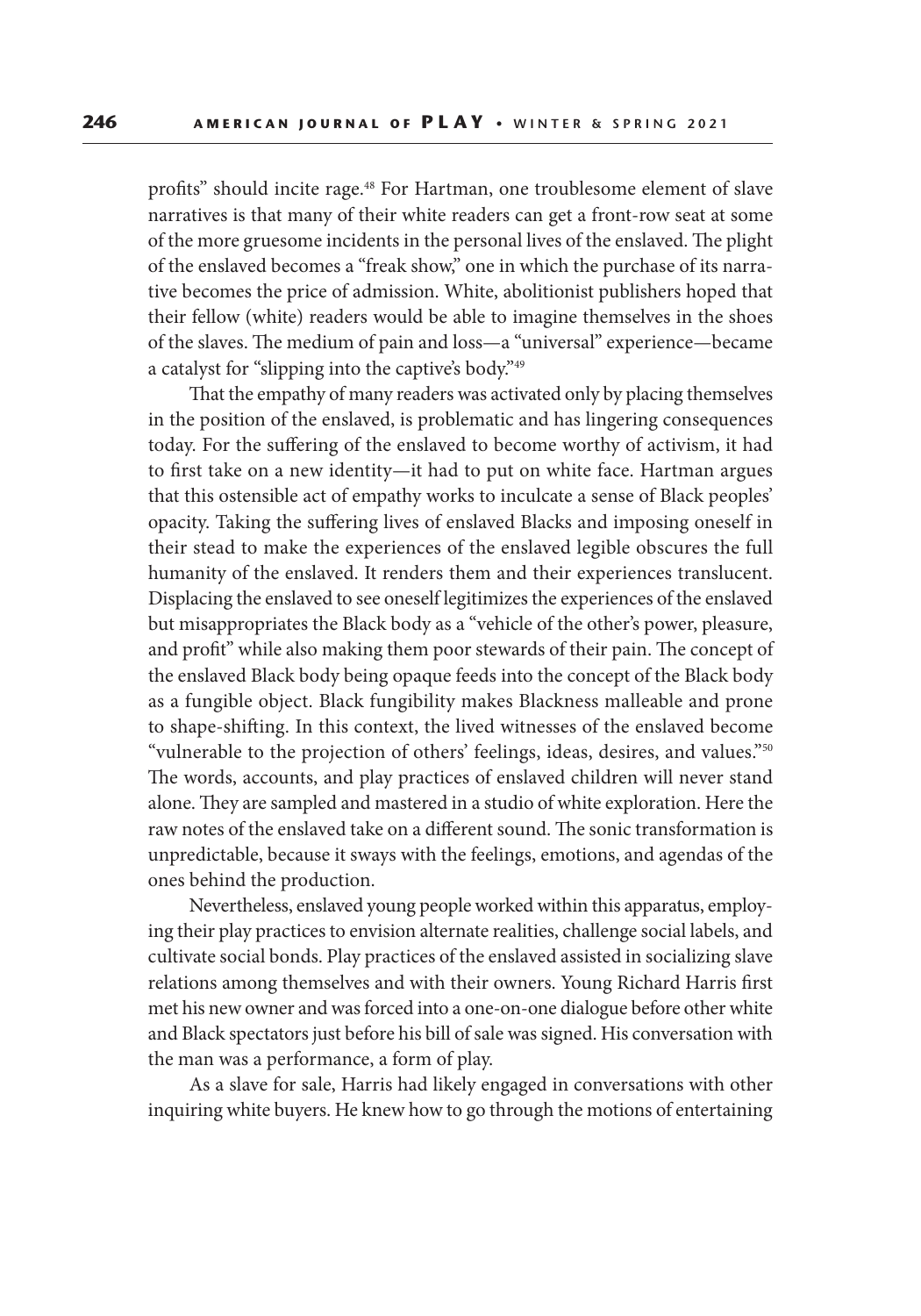someone who would own him for the rest of his life. Harris's performance in the conversation was memorable enough to make the slaveholder's son remember it decades after it occurred.

From the beginning of the conversation, Harris subtly showed his rebel streak. When the potential owner asked the boy his name, he gave his legal first and last name even though the slave trader had given him a shorter nickname (Dick). The elder Clinkscales asked the boy for the name of his previous master, and Harris responded by appearing puzzled asking whom he meant. As a young, enslaved boy at the age of twelve, Harris would have been acquainted with and remembered his owner's name. To feign a lack of knowledge of the man's name suggests that at least in the boy's mind, his former owner did not exist.

At one point, it seemed as though Harris might face the possibility of being sold further South. After the threat waned, Harris ran to the back of the big house and put on a private show for his fellow slaves. He danced, twisted, and flipped with joy and relief. Harris, who had already experienced being sold once, did not want to go through that process again. As the white spectator saw it, Harris was doing all sorts of dance moves either to impress the onlooking enslaved children or because he was satisfied with being the Clinkscales's property.

The reality is that Harris may have been overjoyed, but it had less to do with remaining on the Clinkscales's plantation and more to do with avoiding the horrors of the domestic slave trade. Scores of slaves were chained by the ankles and held together by adjoining metal collars on their necks. Slaves sent further South were forced to travel on foot for hundreds of miles. They had to brave the unpredictability of nature with scant food, water, or clothing. They had to undergo the experience of being examined, poked, and jabbed in city after city—all while witnessing the separation and horrors associated with slave auctions across the Eastern seaboard. It is fitting to see the entire affair as a tour of terror for enslaved Blacks. The truth about Harris's dancing is therefore made plain. He did not dance as a satisfied South Carolina slave. He danced because he escaped a more traumatic experience than the one he was currently living through. The audience of enslaved children became a part of the performance as they watched and celebrated with him. They rejoiced with Harris as he rejoiced. All of this occurred with the younger Clinkscales watching and creating his interpretation of the event from a distance.

When Henry Bibb continuously resorted to hiding in hopes of curbing his mistress's abusive behavior, the two became intertwined in a modified game of cat and mouse. Bibb would come to work and take a beating every day, but when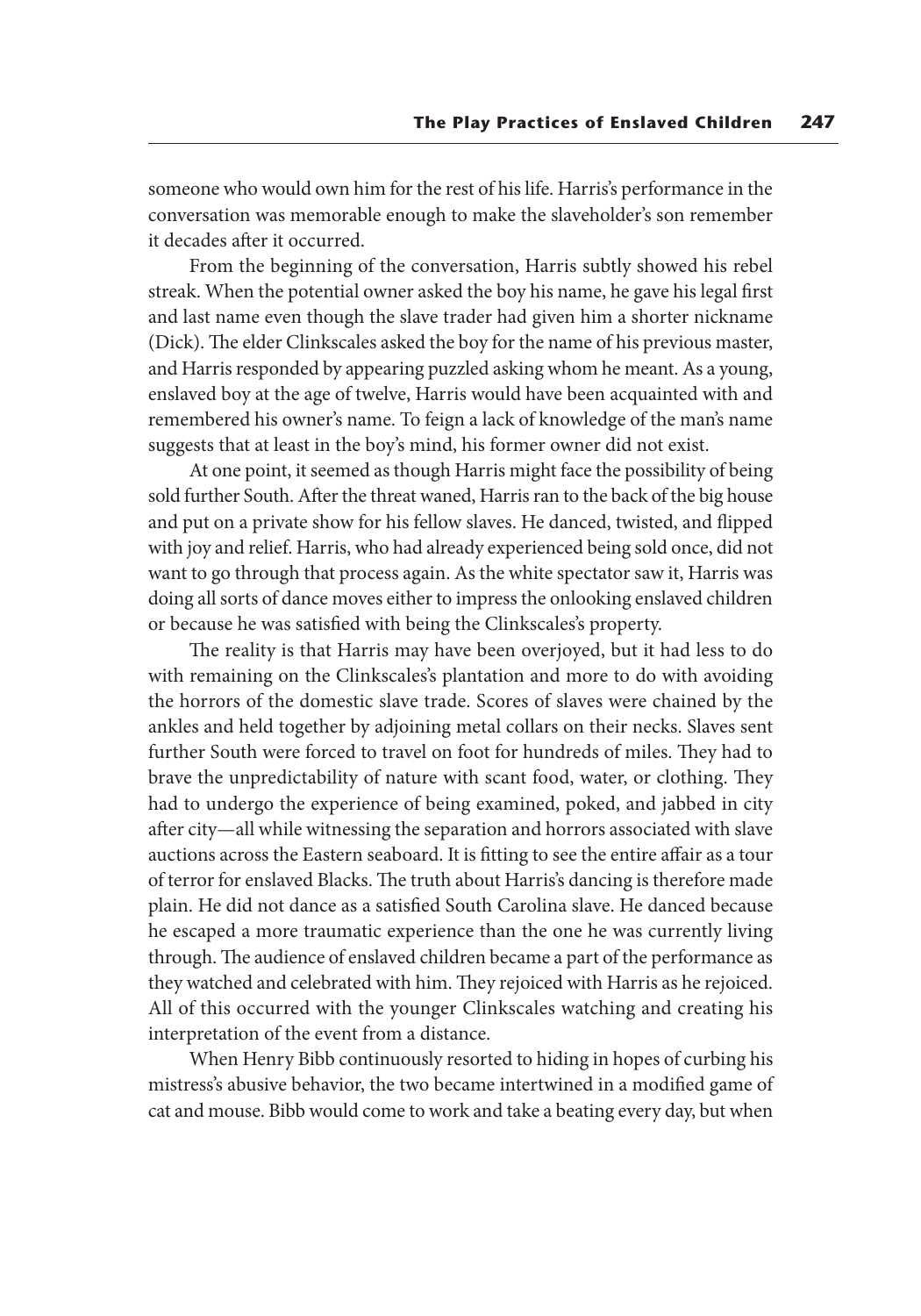it became unbearable, he would hide for weeks at a time. He would eventually be found and punished, and then he would be hired back out to the same woman. The cycle went on and on until the lady finally grew tired of Bibb's game and sent him back to his owner. This give-and-take between the white woman and the fleeing slave represents Bibb's constant quest for self-possession. The owners of enslaved people knew they could never fully own or control their human property, so they yielded at times to mild rebellion to maintain control of the system.

When thinking within the context of enslavement, games must take on a new identity. As privileged free people, it can be challenging to observe a game and assume this game to be a space for joy or pleasure. The enslavement of young Black children complicated the utility and purpose of games. Some games were played for the sake of survival or protection. Bibb's repetitive hiding was a direct challenge to the violence and authority vested in his owners and a direct attempt at self-possession. State and local laws gave slaveholders total authority over the bodies of their slaves. Most violence meted out against the enslaved was acceptable by law. Enslaved people were not considered full-fleshed human beings under the law—they were more like ghosts. Their presence could be felt (through slave codes), but they were not seen, and they had no protections under the law. The paradox in Henry Bibb's playing is that each time Bibb took cover in the woods to conceal his afflicted body, he simultaneously beckoned for more humane (less violent) treatment while also putting himself at a greater risk of a violent, white response. Bibb envisioned running away as an "art." It was a performance that he perfected. Bibb began the play practice of running and hiding at an early age. This skill proved essential in his eventual escape North.

Bethany Veney found religion helpful in navigating her life as a young Black enslaved girl. She attended a meeting one night and became a converted soul. Veney's retention and performance of her faith can be classified as a game. It was a game of strategy with the reward of spending less time on the plantation under the watchful eye of her master, who loved forcing her to sing and dance at his good pleasure. Bethany's already intersectional life as a Black enslaved woman became even more complicated by her religious zeal. The young girl became an antebellum Jesus freak. As her interest in learning more about faith overcame her ability to complete her slave duties, the master had to stop Veney's performance. He even called it a sickness and forced her to leave the plantation until she was rid of the ailment. The girl's mistress had hopes of using religion to keep Veney under her control, but Veney used religion to undermine it.

The play practices of enslaved children illuminate the realities of slavery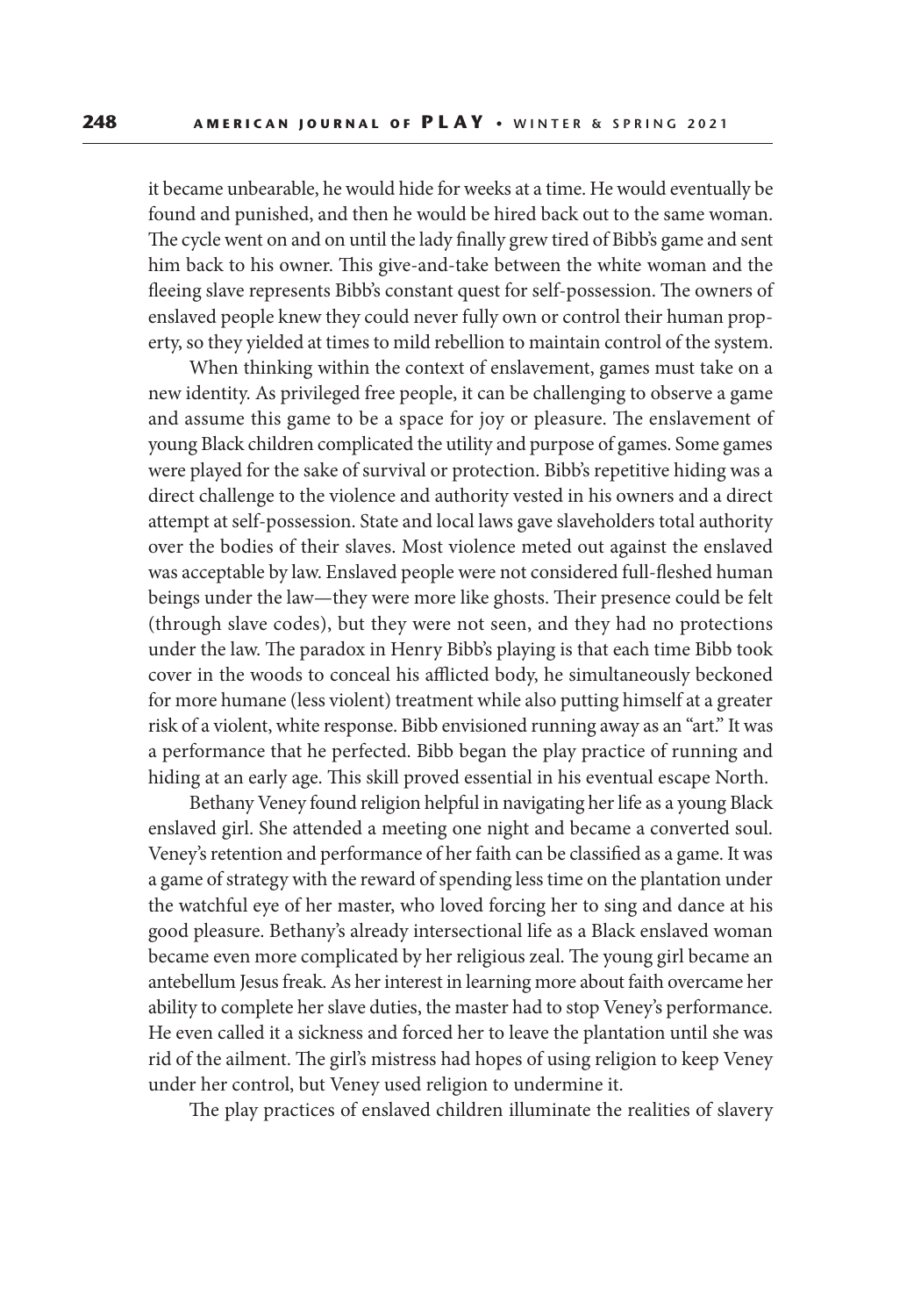and enrich myriad fields of study. This article stands as proof of that because it encompasses scholarship from a vast array of disciplines. Although conventional understandings of play practices often have more positive connotations, enslaved young people had a different relationship with play because they were not considered fully people. Play cannot be distinguished from power. Enslaved peoples' play practices existed against a backdrop of not possessing themselves.

Many of the forms of play I have mentioned were grounded in Black quests for self-possession. Historians and critics have long debated just how much agency enslaved people owned. Analyzing the play practices of enslaved children suggests that there was a daily fight for agency between the enslaved and their owners. Bibb's cat-and-mouse game of hiding from his violent owners is emblematic of Black youths' elusive quest for ownership over themselves. The experiences highlighted here suggest that play practices could be both selfinduced and commanded by white owners or even a mixture of both.

Whatever the case, all forms of enslaved child's play required both the owners and the enslaved to be in proximity to each other. Saidiya Hartman argues that the historical archives holding the documents scholars and historians use in the field is always and already problematized. Moreover, the archives is "a death sentence, a tomb, a display of the violated body, an inventory of property."<sup>51</sup> It becomes the final resting place for those who died *with the power*. The archives levy a sometimes stealthy white gaze that already skews the words, actions, and decisions of the enslaved. Hartman does not suggest that the archive be abandoned, but she does articulate the need for scholars to reckon with the loss and incompleteness found there. The rawest and most authentic performances of enslaved youths may not have been recorded for the books because they were not committed for spectators or eavesdroppers. They held meaning and significance unknown to the dominating group. Notwithstanding this lack, what remains in the archives proves invaluable and necessary for evolving studies about the social development of enslaved children amid the penetrating white gaze and its modern parallels.

#### **Conclusion**

November 22, 2014, was a cool, overcast day in the city of Cleveland, Ohio, but the city soon stirred to its boiling point. On this day a boy named Tamir Rice was labeled armed and dangerous and gunned down by the city police. Rice was just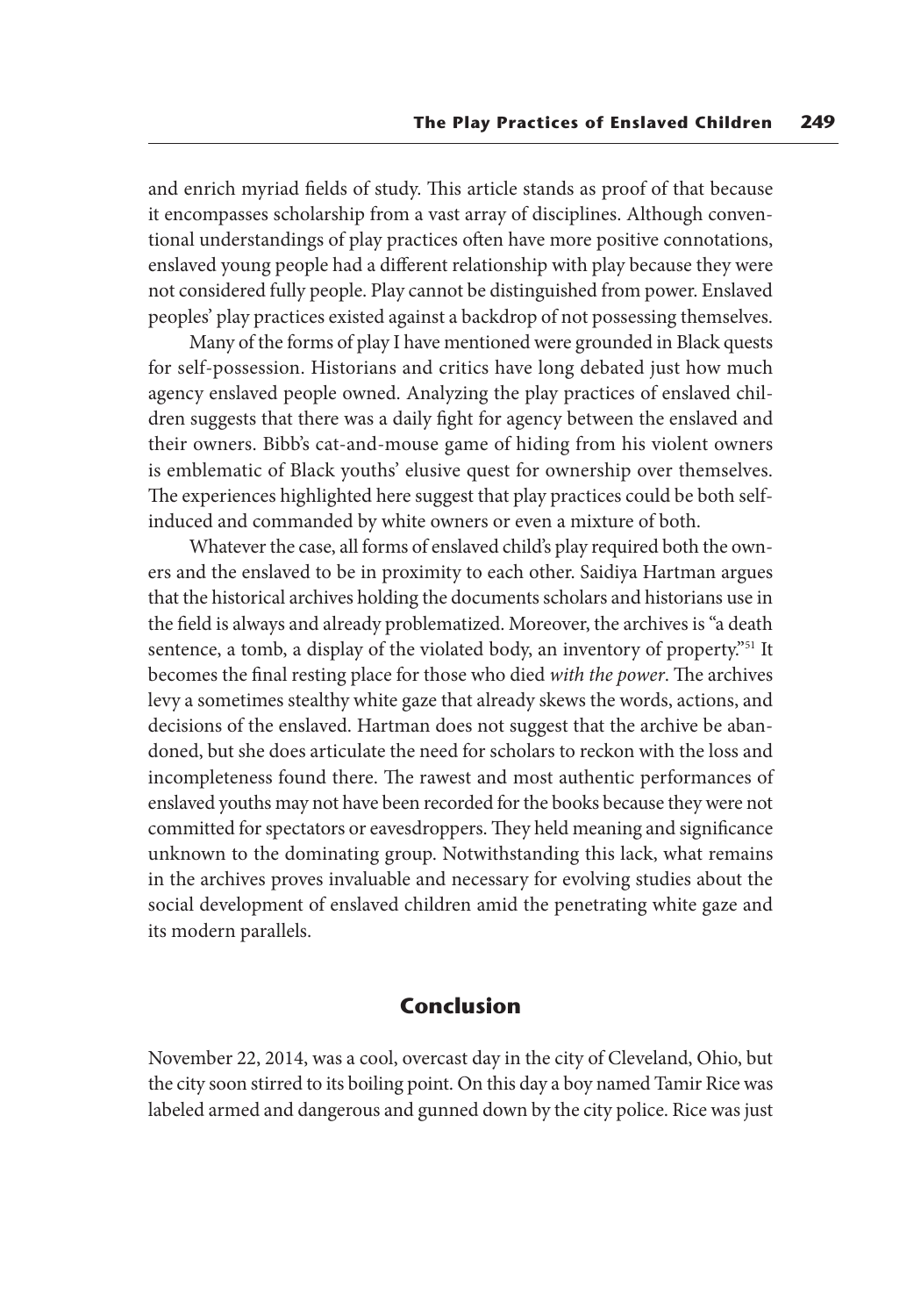twelve years old (the same age as Richard Harris when he met his owner). Rice had a replica of a Colt pistol for which he had traded for a cellphone earlier in the day. In school, Rice was known for playing pranks on his peers. After school, the boy shuffled with excitement to the park near his home. While at the park, he brandished and waved the toy gun in the faces of passersby. A civilian soon called 911 to alert authorities that someone was pointing a pistol and scaring people. He noted that the gun was "probably fake" and that the assailant was "probably a juvenile." By the time the rookie police officer Tim Loehmann arrived all the "probablies" had vanished.

The little boy playing with a toy gun at the park had become a legitimate threat in the eyes of the officers who shot him. One officer's excited, anxious voice can be heard over the dispatch system: "Shots fired, male down . . . Black male, maybe twenty, black revolver, black handgun by him."<sup>52</sup> The officer's gaze envisioned a Rice stripped of any childlike characteristics. He recasted the twelveyear-old boy into a gun-toting, adult menace. Although America has long done away with the institution of chattel slavery, the play practices of Black American youths today remain liable to be met with public violence or outright execution.

#### **NOTES**

1. George P. Rawick, ed. *The American Slave: A Composite Autobiography*, *Florida Narratives* (1972), 17:52–53.

2. Howard Chudacoff, *Children at Play: An American History* (2007), xii.

3. Thomas S. Henricks, "Play as Self-Realization: Toward a General Theory of Play," *American Journal of Play* 6 (2014): 190.

4. Ibid., 197.

5. Orlando Patterson, *Slavery and Social Death: A Comparative Study* (1982), 5.

6. Ibid., 8.

7. John M. Roberts, Malcolm J. Arth, and Robert R. Bush, "Games in Culture," *American Anthropologist* 61 (1959): 597. These anthropologists collected ethnographic data on a host of African tribes. They confined the realm of play to the recreational. While I do argue for a more expansive understanding of play than Roberts, Arth, and Bush's propose, the anthropologists' three classifications of games help establish my argument for the pervasiveness of play (and games) in every aspect of enslaved children's lives.

8. For scholarship on the resistance of American slaves see Sharla Fett, *Working Cures: Healing, Health, and Power on Southern Slave Plantations* (2002); Stephanie M. H. Camp, *Closer to Freedom: Enslaved Women & Everyday Resistance in the Plantation South* (2004); Walter C. Rucker, *The River Flows On: Black Resistance, Culture, and*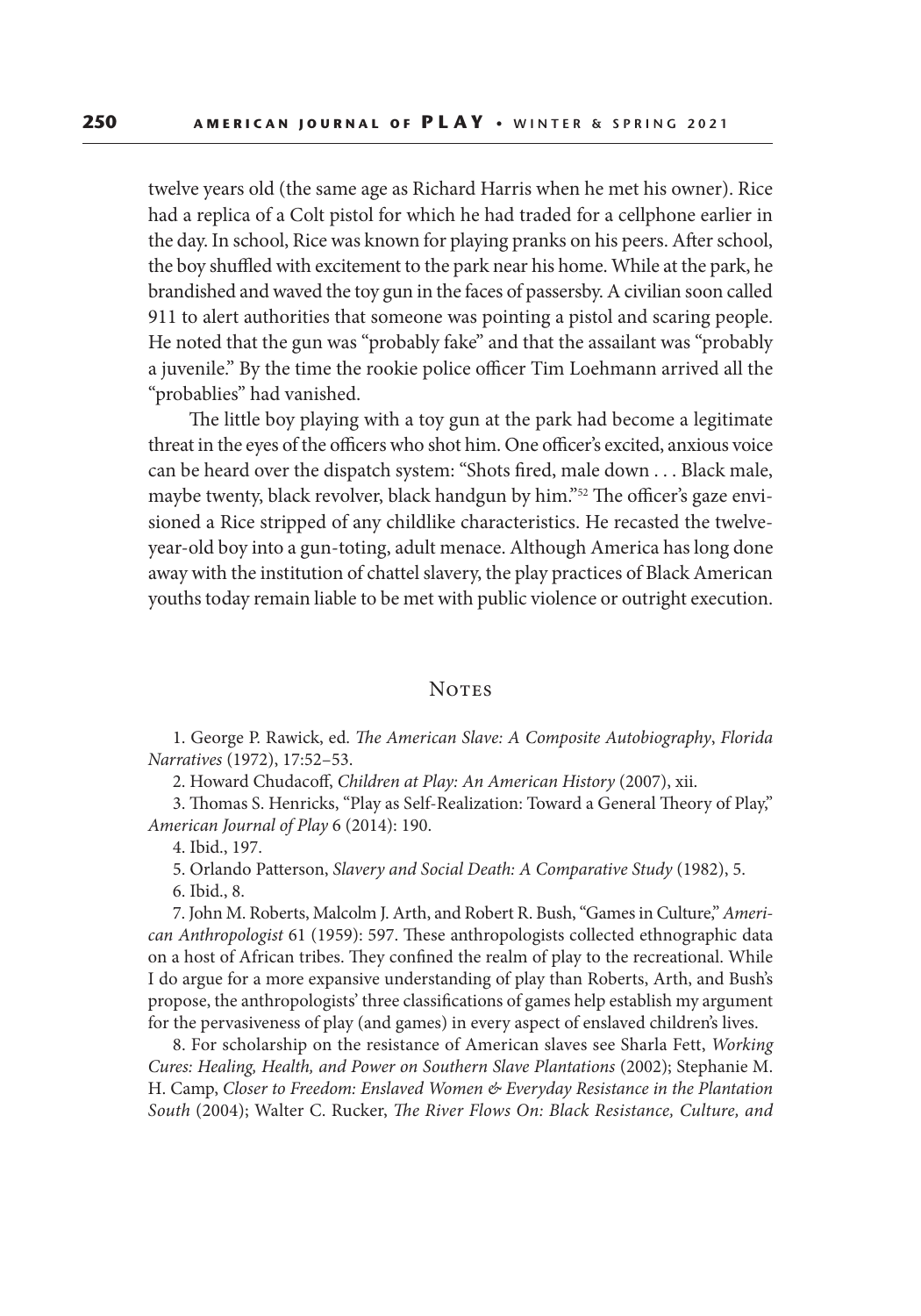*Identity Formation in Early America* (2006); Gerald Horne, *The Counter-Revolution of 1776: Slave Resistance and the Origins of the United States of America* (2014); and Erica Armstrong Dunbar, *She Came to Slay: The Life and Times of Harriet Tubman* (2019).

9. Rawick, ed., *Florida Narratives*, 156.

10. Chudacoff, *Children at Play*, 60.

11. Ibid., 138–139.

12. George P. Rawick, ed. *The American Slave: A Composite Autobiography, Supplement Series 1, Mississippi Narratives* (1977) 10:1934–35.

13. Daina Ramey Berry, *The Price for Their Pound of Flesh: The Value of the Enslaved, from Womb to Grave, in the Building of a Nation* (2017), 68–69.

14. Many of the accounts of enslaved people in the WPA narratives mention the age of twelve being the year that official work began. It was also common to see many enslaved teenaged girls would get married off or forced into a breeding situation between sixteen and twenty. The bulk of the examples used throughout this essay relies on the experiences of children sixteen and under.

15. Chudacoff, *Children at Play*, 44. See George P. Rawick, ed., *The American Slave: A Composite Autobiography*, *Supplement Series 1, Mississippi Narratives,* (1978), 6:55.

16. Wilma King, *Stolen Childhood: Slave Youth in Nineteenth-Century America* (1995),

21–29. King suggests that most enslaved children were doing routine forms of work by the age of nine or ten.

17. George P. Rawick, ed., *The American Slave: A Composite Autobiography, Supplement Series 2, Texas Narratives* (1979), 8:3040.

18. Ibid., 3044.

19. Rawick, ed., *Florida Narratives*, 41.

20. Rawick, ed., *Mississippi Narratives*, 10:2229.

21. Ibid., 3007. Emphasis mine.

22. Rawick, ed., *Texas Narratives*, 8:3122.

23. Rawick, ed., *Mississippi Narratives*, 10:2007–8.

24. J. G. Clinkscales, *On the Old Plantation: Reminiscences of His Childhood* (1916), 5.

25. Henricks, "Play as Self-Realization," 198, 200.

26. Ibid.

27. Clinkscales, *On the Old Plantation*, 37. Clinkscales describes the purchasing of the human chattel Harris as a passive, nonchalant act: "The price was named, a check was written, and Dick stepped out of line."

28. Ibid., 38.

29. Ibid.

30. Ibid., 41.

31. Ibid.

32. Ibid., 43.

33. Ibid., 44.

34. Ibid., 46. Harris died at the age of fifty, having survived slavery by over two decades. Clinkscales reflected on his life with an affirming tone despite the man's Blackness: "He had a brown skin, but a golden heart…" [p.51] This former owner's reflection